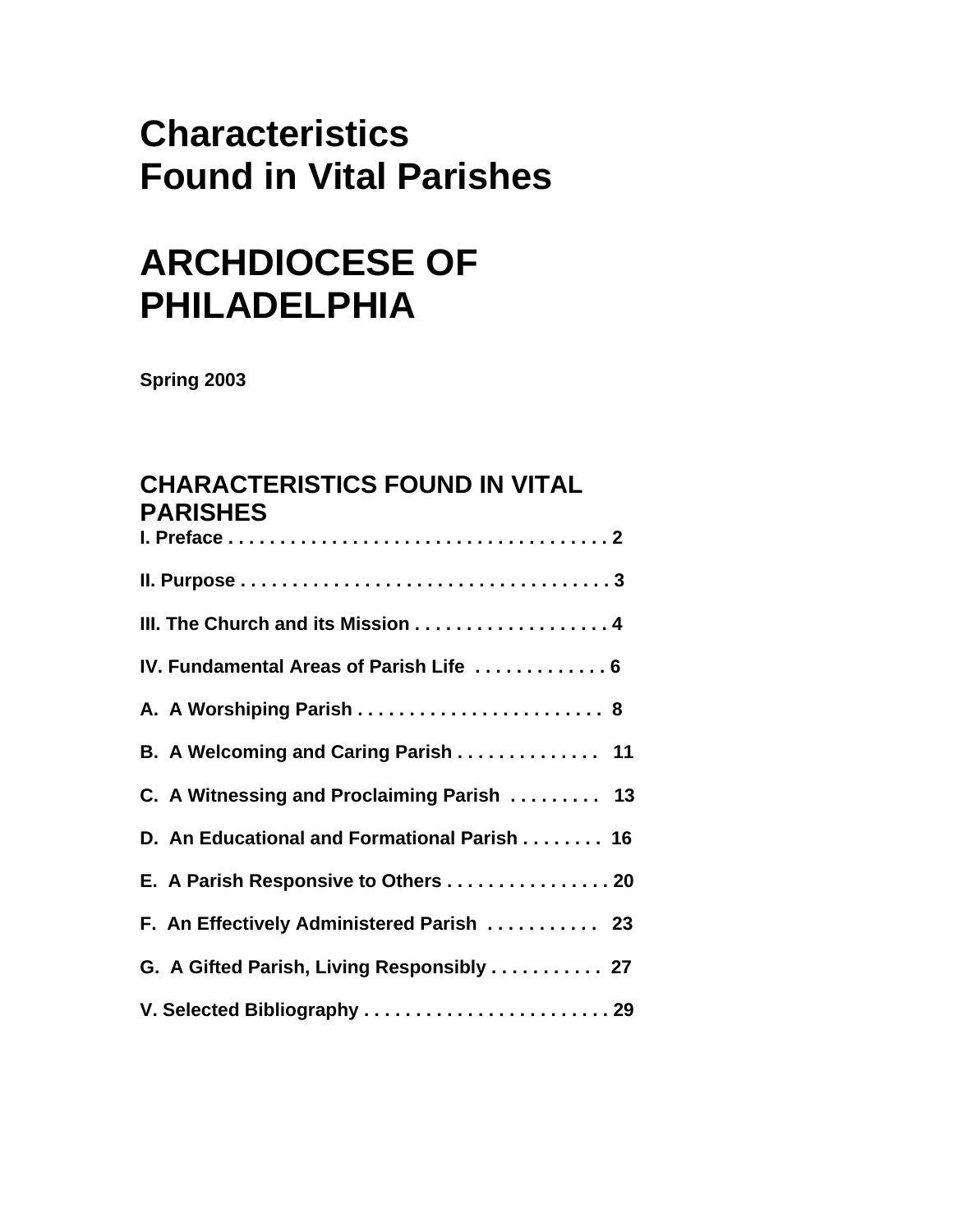## **I. Preface**

In 1988, Cardinal Bevilacqua began his pastoral work as Archbishop with an appeal for all of us to respond fully to the Holy Father's invitation to prepare for the Great Jubilee and the dawn of the Third Millennium through spiritual and pastoral renewal. What began in 1991 was a nine year period of Renewal, *Catholic Faith and Life 2000*, through which the clergy, religious and laity of the Archdiocese carefully explored every aspect of the mission of our local Church. Thus, the spiritual renewal of the clergy, religious and laity of the Archdiocese was intimately connected with a corresponding effort to renew the pastoral and institutional components of the Archdiocese.

The Archdiocesan Mission Statement was approved by Cardinal Bevilacqua in 1992. It proclaims what the Archdiocese is and what, with God's help, it intends to be. Simultaneously, His Eminence mandated the establishment in every parish of a Parish Pastoral Council to plan, under the guidance of the pastor, the parish's Renewal and other projects of pastoral importance.

Each parish proceeded to develop a parish mission statement, conducted a self-study and formulated a parish pastoral plan providing a vision for the future of the parish. After this, a new process, called Cluster Pastoral Planning, was engaged. Parishes met together in geographical areas or clusters to study and develop ways of strengthening the mission of the Church in each area of the Archdiocese. For the first time in the history of the Archdiocese clergy, religious and laity carefully listened, planned and worked together to ensure the vibrancy of the parishes in their given area and to guarantee that the Catholic Church is having the maximum impact on life in every neighborhood and locale as we moved into a new millennium.

With the dawn of the Great Jubilee Year 2000, the Archdiocese found itself prepared to celebrate the graces and gifts of Redemption in unique and moving ways. *Opening Wide the Doors to Christ* who is the *same yesterday, today and forever*, the Archdiocese advanced into the new millennium enkindled by the Holy Spirit for the ongoing work of the New Evangelization. All recognized the accomplishments achieved and even more the myriad tasks that lay ahead.

On December 8, 2000, Cardinal Bevilacqua after much prayerful consideration, and having consulted with the Council of Priests, decreed the convocation of the Tenth Synod of the Archdiocese of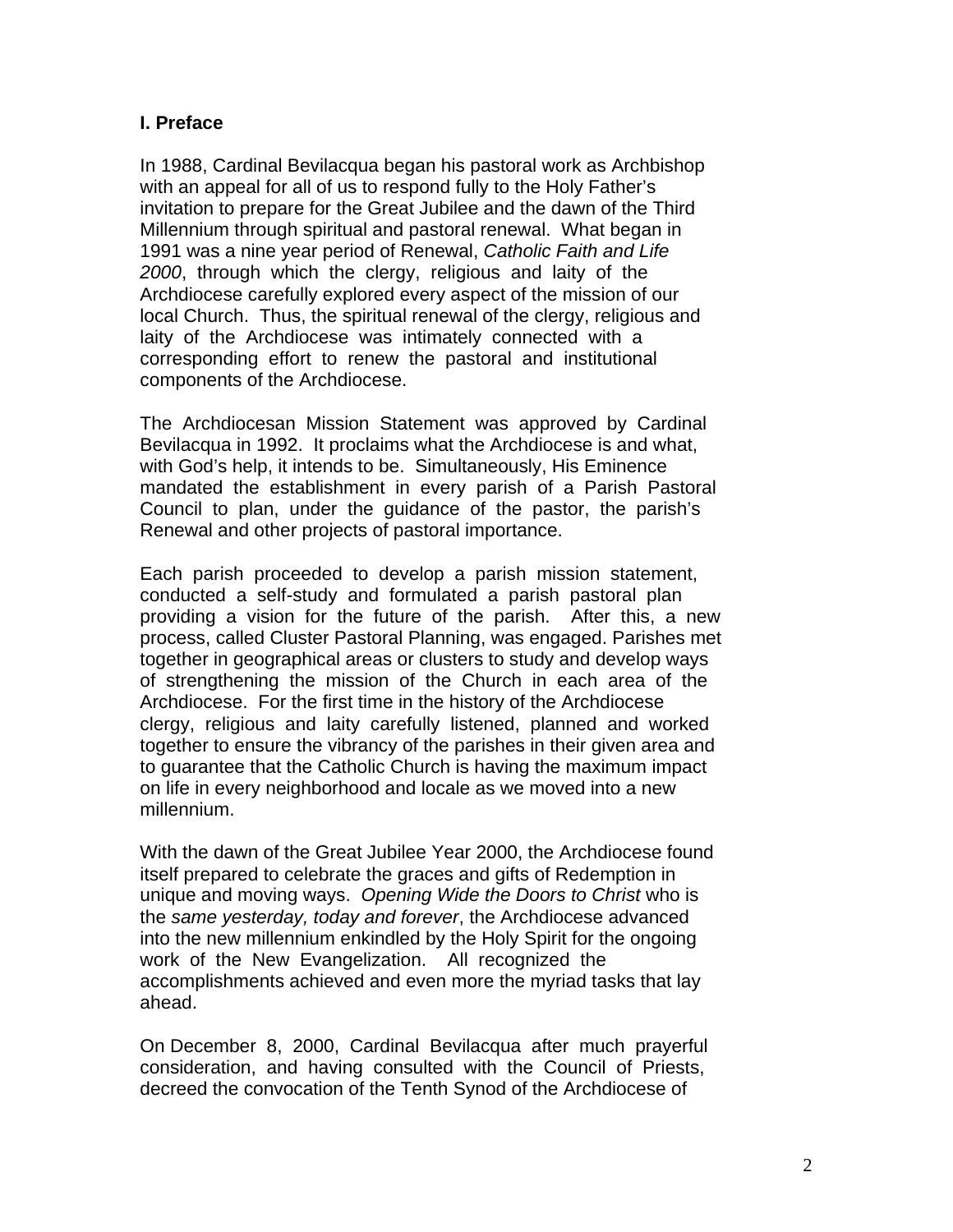Philadelphia to be held in 2002. This Synod, recently completed, was a true experience of *communio*, communion, as well as a looking forward to the fulfillment of the work of the New Evangelization within the Archdiocese in the years ahead.

### **II. Purpose**

*Duc in altum! (.Put out into the deep. (for a catch)! Lk. 5:4) These words ring out for us today, and they invite us to remember the past with gratitude, to live the present with enthusiasm and to look forward to the future with confidence: .Jesus Christ is the same yesterday and today and forever. (Heb. 13:8).* (cf: #1, Novo Millennio Ineunte, Pope John Paul II)

There is no doubt that the work of renewal, of pastoral planning and of implementation is an ongoing activity. To respond to the Holy Father's words above involves everyone in a work of bold initiatives as we travel this new millennium already fraught with so much sorrow and pain.

Part of the ongoing work of pastoral planning is assessment. It is necessary to review pastoral plans and the actions taken to implement them on a regular (yearly) basis. To that end, the parishes have available to them a tool which provides a format for assessing the Parish Pastoral Plan by the Parish Pastoral Council. Currently, the clusters of parishes, under the leadership of the Regional Vicars, are engaged in an informal assessment of their implementation of the Cluster Pastoral Plans.

The present document is a more unique instrument for the parish in so far as it is a tool to look both at the present as well as to the future. The purpose for identifying characteristics found in vital parishes is to enhance the spiritual and pastoral life of every parish in the Archdiocese of Philadelphia according to the mission of Christ and His Church. Parish uniformity, that is, each parish providing exactly the same services, is not a desired state. Attention must be accorded to the uniqueness of each parish: to its cultural, linguistic, economic, social, geographic and demographic diversities.

Nevertheless, there are certain areas constitutive to the life of the Church which are fundamental and foundational to parish life. These are based upon sound ecclesiology, a proper vision of the parish, the teachings of the Second Vatican Council and recent Post Synodal Apostolic Exhortations. These constitutive areas have been the focus of parish renewal, self-study, planning and implementation efforts.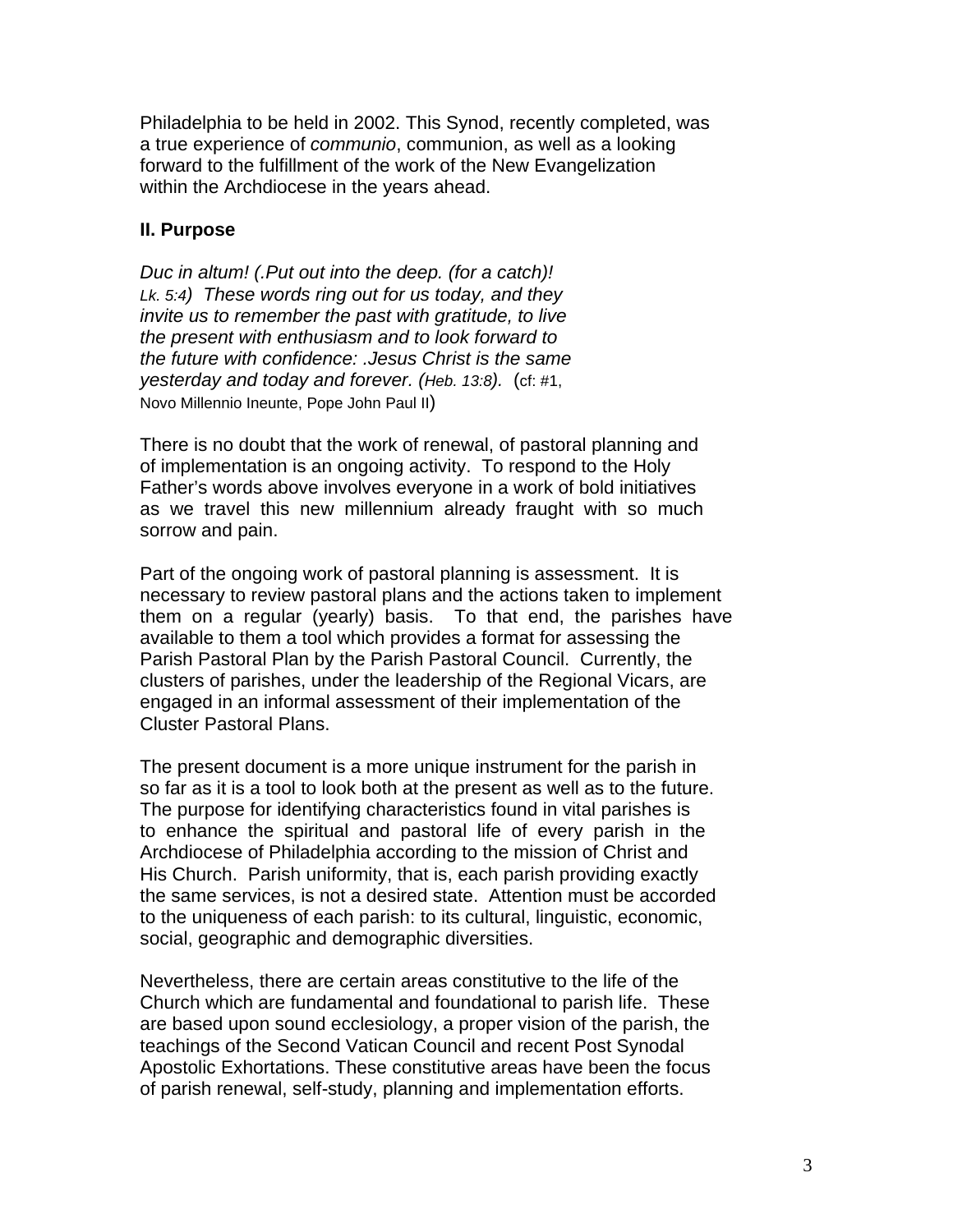This document will provide insight, reflection and challenge in each of these fundamental areas. It will also assist in the development of the capabilities of the staff and all parishioners to carry out the mission of the Church in their local parish. Such development should be an ongoing priority for the Pastor, parish staff, Parish Pastoral Council as well as other parish leaders as they continue to plan and carry out the work of the Church in these times.

*As a particular church, the diocese is charged with initiating and deepening the encounter of all the members of God's people with Jesus Christ, respecting and fostering that plurality and diversification which are not obstacles to unity but which give it the character of communion.* (*Ecclesia in America, #36*)

#### **III. The Church and its Mission**

*The teaching of the Second Vatican Council on the unity of the church as the people of God gathered into the unity of the Father and the Son and the Holy Spirit stresses that baptism confers upon all who receive it a dignity which includes the imitation and following of Christ, communion with one another and the missionary mandate..* (*Ecclesia in America, #44*) *...what we have seen and heard we proclaim now to you, so that you too may have fellowship with us; for our fellowship is with the Father and with his Son, Jesus Christ. We are writing this so that our joy may be complete. [1John 1:3-4]*

The above words from the first letter of Saint John provide the starting point for our understanding of communion (*communio*) and therefore our understanding of the Church. *We have access to communion with God through the realization of the communion of God with man which is Christ in person; the encounter with Christ creates communion with Him and thus with the Father in the Holy Spirit; and from this point unites human beings with one another. The purpose of all this is full joy: the Church carries an eschatological dynamic within her.* (Cardinal Ratzinger, November 2000)

It is the Holy Spirit who gathers the communion of believers (the Church) into the Body of Christ and sanctifies the Church as Christ's mystical Bride. The Second Vatican Council did not speak about the Church as a reality closed in on herself, but saw her in a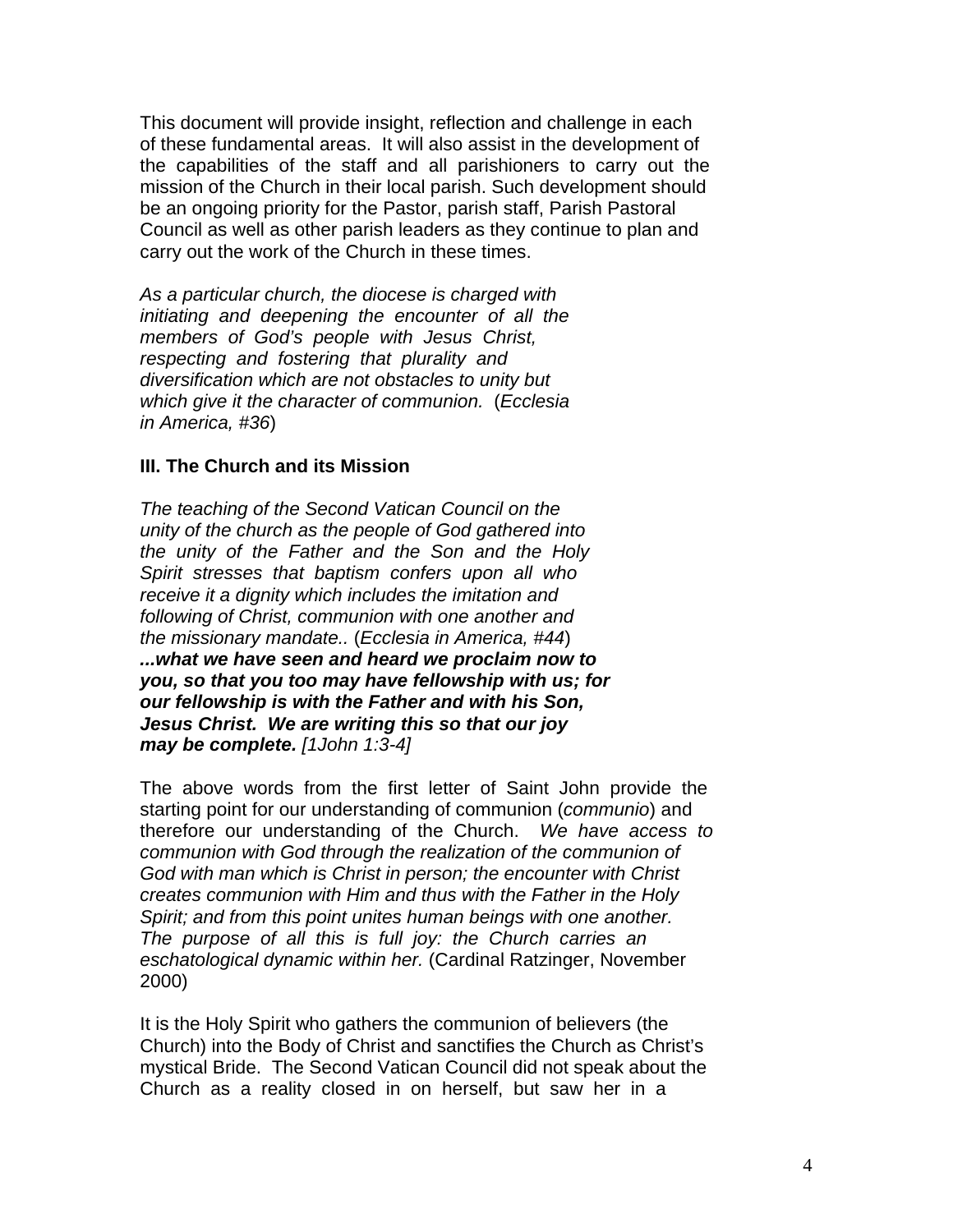Christological perspective. To understand who and what the Church is you must understand Christ. To speak correctly about Christ, you must at the same time speak about the Father, and you cannot speak about the Father and Son without listening to the Holy Spirit. Our communion with one another flows from our communion with the Triune God. This union with the life of the Trinity that creates the communion of the Church comes about through the Eucharist where Christ gives us Himself to form us into His Body, the Church. It is the vertical communion with the Trinity, brought about in the Eucharist that in turn creates the horizontal communion among the members of the Church. The Church is in essence a *communio* created by participation in the life of the Trinity through the Eucharist. Our purpose as Church, from the days of the Apostles to this new millennium, and until the return of Christ in glory, is to live in this fellowship (communion) and to share it with all the world.

The apostolic exhortation *Christifideles Laici*, summarizing the Council's teaching, presents the Church as mystery, communion and mission: .She is mystery because the very life and love of the Father, Son and Holy Spirit are the gift gratuitously offered to all those who are born of water and the Spirit (cf. Jn. 3:5) and called to relive the very communion of God and to manifest it and communicate it in history [mission]... *(Pastores Dabo Vobis, #12)*

The mission of the Church is the mission of Jesus Christ. Jesus came that we *might have life and have it to the full*. He is The Priest, Prophet and King who sanctifies, teaches and governs the People of God, His Espoused Bride. Faithful to her Spouse, the Church is the living sacrament of Christ in the world.

The communion which we share with God (and which comes from God) is the source for our communion with one another. Entrusted with the care of the diocese, the Bishop, as successor of the Apostles, is the visible source of unity and fulfills Christ's mandate to sanctify, teach and govern the community of believers. Through the Bishop, united with all the Bishops of the world and with the Holy Father, the members of the diocese are joined in communion with the universal Church which is made present in each local Church. However, this cannot be understood to be a federation of local churches coming together into a global church. No, the universal Church of Christ precedes any particular, local Church.

Parishes exist to carry out the mission of the Bishop to teach, sanctify and govern. Priests and deacons exercise their ministries only in union with the Bishop. Parishes are not little churches in themselves but geographic places where the communion of the universal Church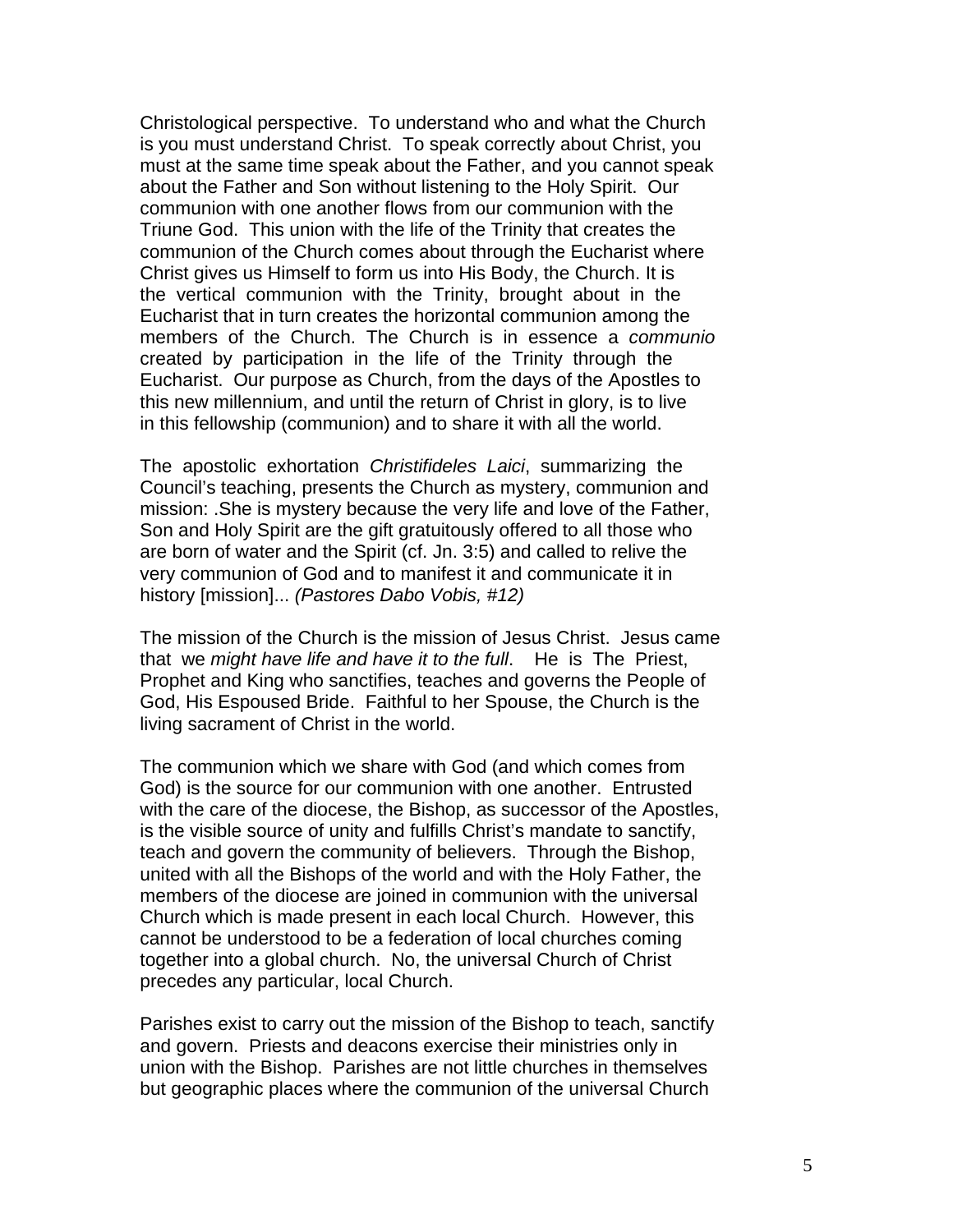of Christ is made visible and available to the community of believers through Word and Sacraments, above all in the celebration of the Eucharist. By working together within the parish, by collaboration with local parishes (Clusters) and with all the other parishes and institutions within the diocese, the communion of the Triune God is made visible and real in each particular place. This communion of purpose, of relationships, of persons leads everyone to holiness which has been described as *the dwelling of God with men and of men with God*. *The parish is a privileged place where the faithful concretely experience the church.* (*Ecclesia in America*, *#41*).

The parish *is the place where all the faithful can be gathered together for the Sunday celebration of the Eucharist. The parish initiates the Christian people into the ordinary expression of the liturgical life: it gathers them together in this celebration; it teaches Christ's saving doctrine; it practices the charity of the Lord in good works and brotherly love.* (*Catechism of the Catholic Church, 2179).*

*A parish is a certain definite community of the Christian Faithful stably constituted in a particular church whose pastoral care is entrusted to a pastor as its proper pastor under the authority of the diocesan bishop. (Canon 515 §1, Code of Canon Law).* 

### **IV. Fundamental Areas of Parish Life**

In light of the mission of Christ and the Church, seven fundamental areas of parish life are distinguished in this document. These areas are constitutive aspects of parish ministry. In its own way, each parish is expected to embrace and implement them, striving to be faithful to the mandate of Christ and the Church and to build the communion of life and holiness.

In each of the seven areas, there is a somewhat detailed listing of structures, programs, services and ministries which each parish, regardless of size, cultural make-up, resources or geographic considerations, needs to work toward in order to fulfill its ecclesial mandate, while acknowledging and maintaining its unique parochial identity. The listing in each of the seven areas helps to identify in practical ways expectations and norms. The listings also act as indicators of the parish's current life situation. Parishes that are vital meet specific expectations for each of these seven fundamental areas: **A) worship, B) Christian community, C) evangelization, D) teaching, E) service, F) leadership, and G) stewardship**.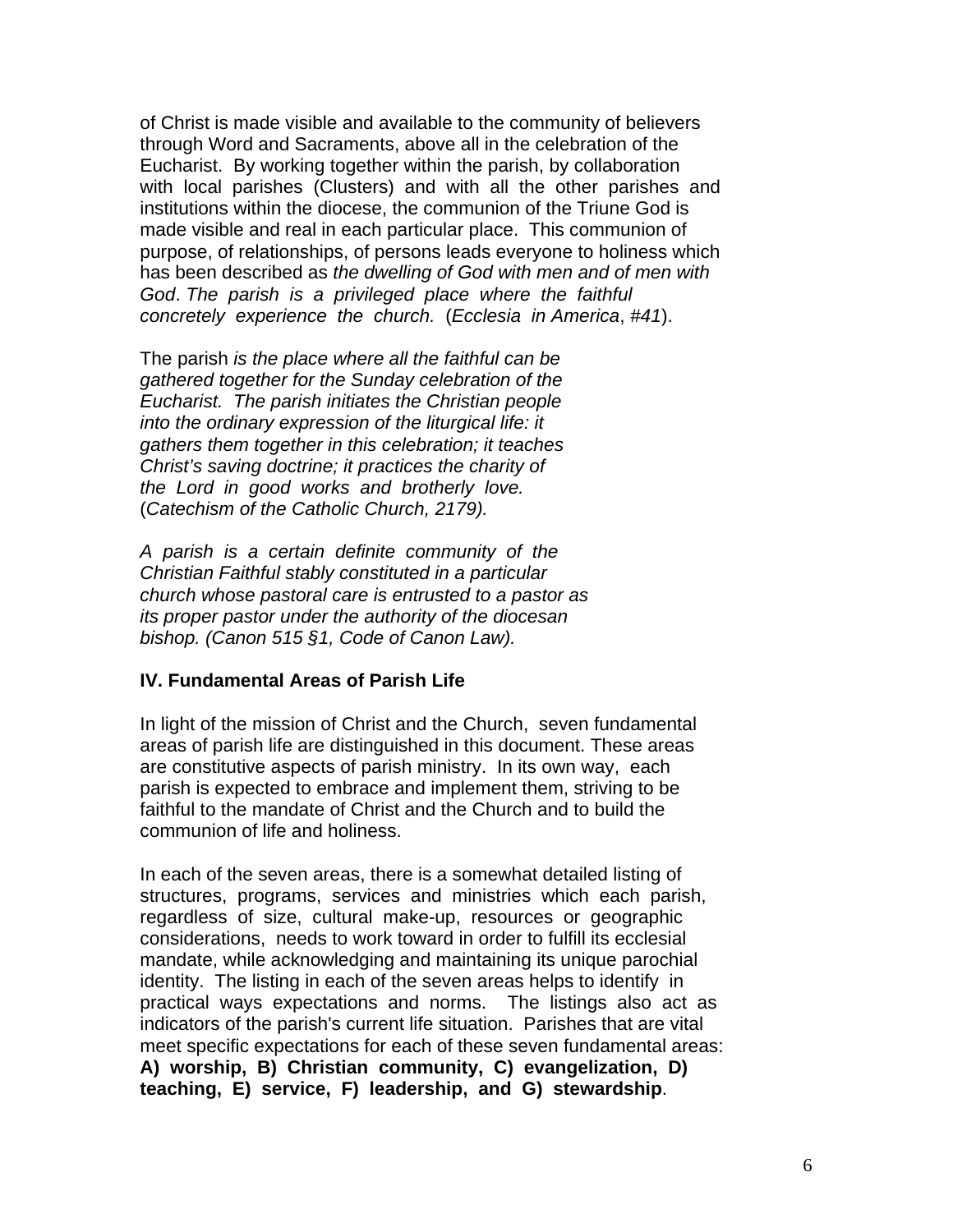It is understood that some parish activities or programs address several of these areas simultaneously. (cf: *Guided by Faith*)

Certainly, the .perfect. parish does not exist in this world. However, each parish remaining faithful to Christ and open to His grace must strive to fulfill its mission as completely as possible. Each parish is challenged to be a community of love, participating in and sharing with each other and all others in the Archdiocese the communion and love of the Triune God. There exists of course something of a creative tension in the practical reality, since the unique gifts, concerns and problems of each individual parish must be met with the personal holiness of clergy, religious and laity, living their vocations and gifts of service in Christ.

Vital and effective parishes are not determined principally on the basis of programs, no matter how successful. Programs allow for some degree of measurability, but do not in themselves constitute parish vitality and effectiveness. Parish programs and ministries are the natural outgrowth of a clear understanding and commitment to the mission of the Church, supporting it and allowing true communion to flourish.

This document, *Characteristics Found In Vital Parishes,* holds the hope that all involved in parish ministry, priests, deacons, religious, and laity alike, arrive at a common view of the parish's mission and how that mission is specifically and best lived out. It is this agreed upon mission, and the pastoral plan to accomplish it, that will determine the specific ministries, activities, and programs of each parish.

Parish vitality and effectiveness require and deserve our greatest energies and support. By carefully considering each fundamental area which delineate the normative aspects of parish ministry, and specific possibilities within each area, all the parishes of the Archdiocese of can grow in their ecclesial mission in and through Christ Jesus.

*I am with you always, to the close of the age. (Mt. 28:20). This assurance, dear brothers and sisters, has accompanied the church for 2000 years... From it we must gain new impetus in Christian living, making it the force which inspires our journey of faith. ....What must we do?. (Acts 2:37).* 

 *We put the question with trusting optimism, but without underestimating the problems we face. ...No, we shall*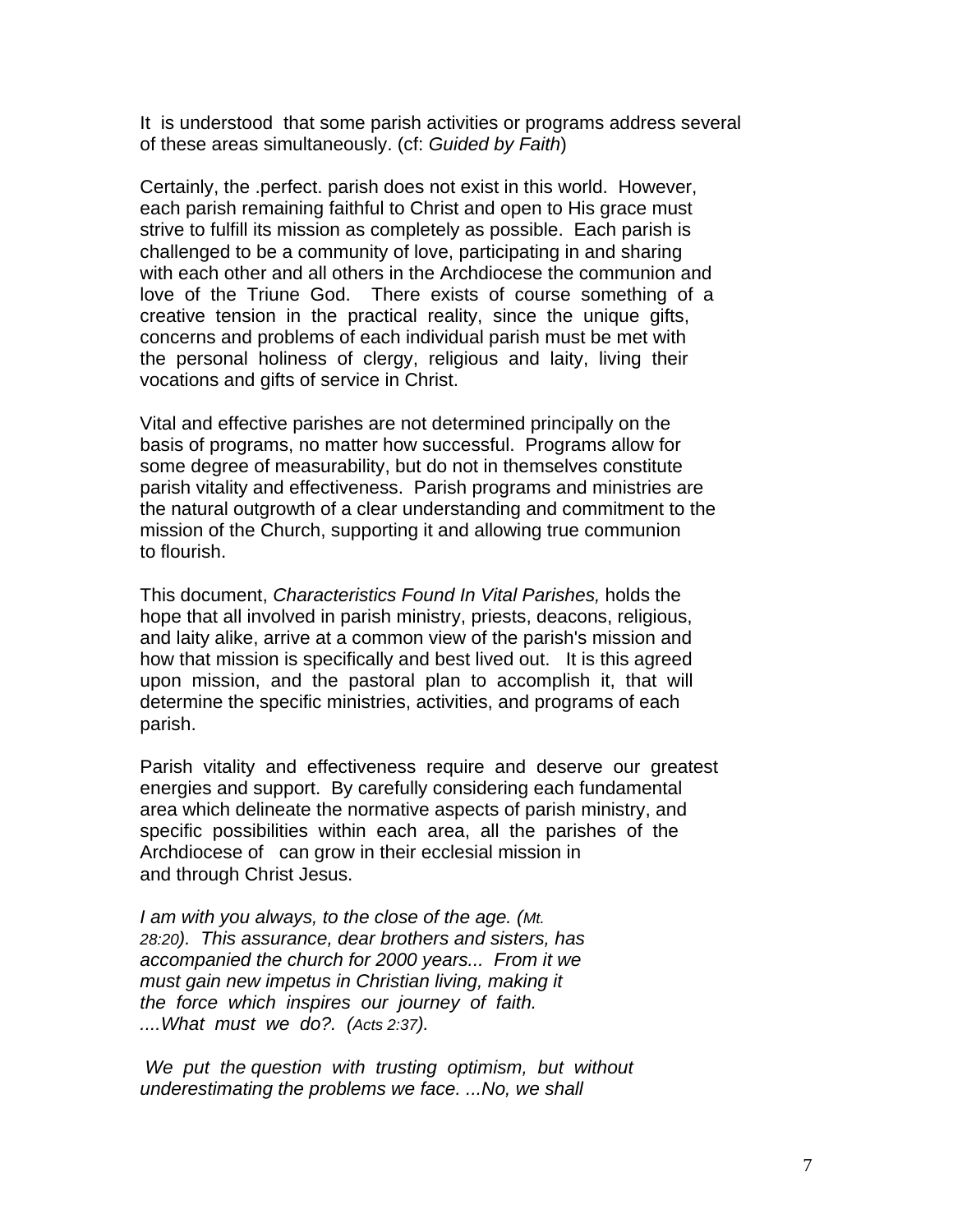*not be saved by a formula but by a person and the assurance which He gives us: I am with you! It is not therefore a matter of inventing a .new program.. The program already exists: It is the plan found in the Gospel and in the living tradition; it is the same as ever. Ultimately, it has its center in Christ Himself, who is to be known, loved and imitated so that in Him we may live the life of the Trinity and with Him transform history until its fulfillment in the heavenly Jerusalem. This is a program which does not change with shifts of times and cultures, even though it takes account of time and culture for the sake of true dialogue and effective communication. This program for all times is our program for the third millennium. But it must be translated into pastoral initiatives adapted to the circumstances of each community.* (#29, *Novo Millennio Ineunte*)

# **A. A Worshiping Parish**

### *(Worship)*

Each parish is fundamentally a worshiping community of faith. *The parish needs to be constantly renewed on the basis of the principle that .the parish must continue to be above all a eucharistic community..* (*Ecclesia in America, #41*) Parishioners encounter God and the mystery of redemption in Christ Jesus in a privileged way in the celebration of the Sacraments and Rites of the Church, most especially the Eucharistic Sacrifice. The quality of the Sacramental life is indicative of parish vitality and effectiveness. *For two thousand years, Christian time has been measured by the memory of that .first day of the week.* (Mk. 16:2,9; Lk. 24:1; Jn. 20:1), *when the Risen Christ gave the Apostles the gift of peace and of the Spirit* (cf: Jn. 20:19-23). (cf: #35, Novo millennia Ineunte)

A basic expectation is that parishioners recognize worship as their center and the focal point from which everything else follows. *The liturgy is the summit toward which the activity of the Church is directed; at the same time it is the font from which all the church's power flows* (#10, Constitution on the Sacred Liturgy). *For the whole liturgical life of the Church revolves around the Eucharistic sacrifice and the sacraments* (#113, Catechism of the Catholic Church). Clergy and laity plan together and participate together in the celebration of the Eucharist and the other sacraments of the Church, devoting appropriate resources to these activities. (cf: *Guided by Faith*, 21) Specific to these basic expectations is that each parish: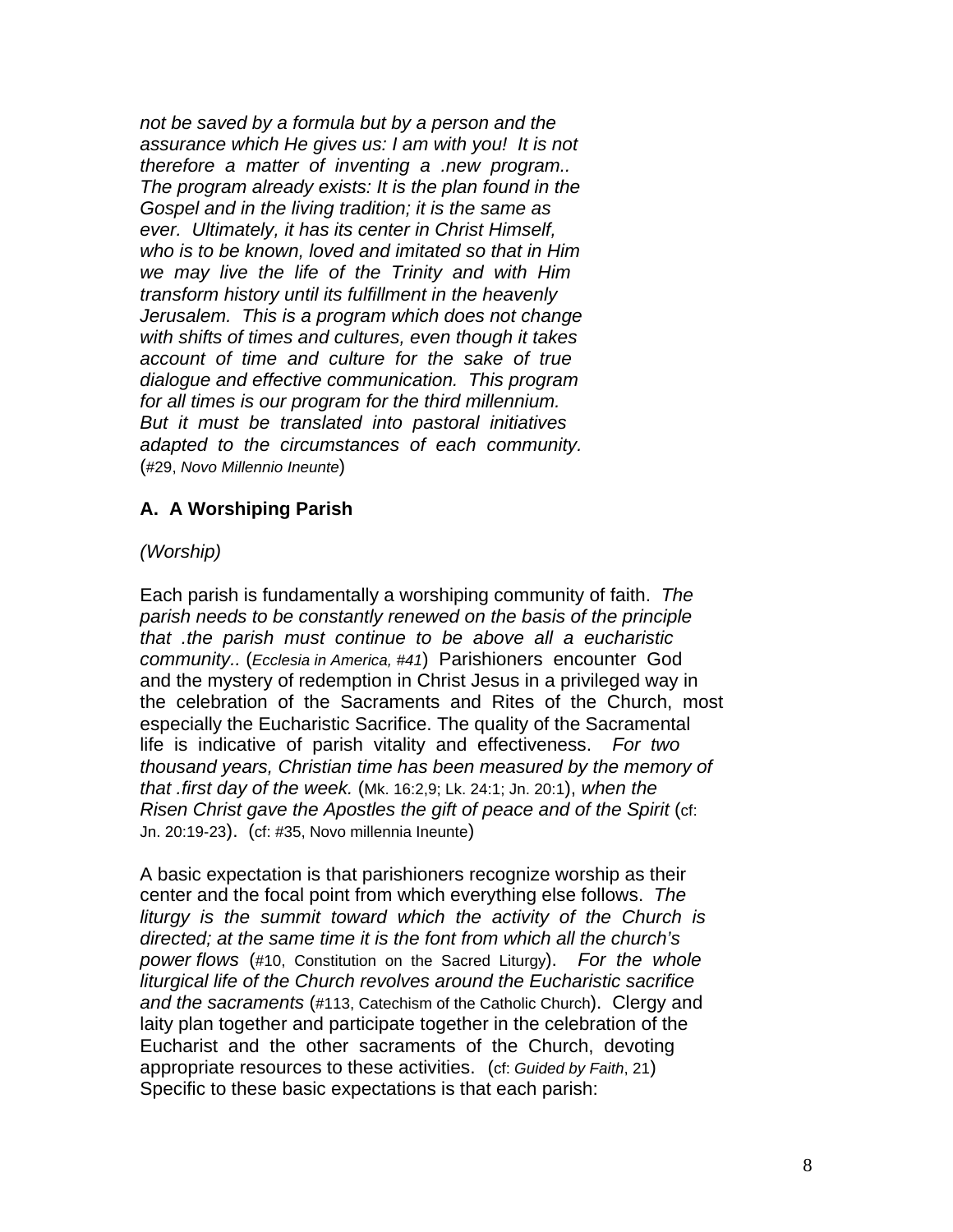1. Develop a properly formed worship committee to assist in the coordination and implementation of the parish's liturgical life and the appropriate catechesis of all.

2. Schedule an adequate, but not superfluous, number of Sunday Masses in proportion to the number of parishioners and the size of the worship space.

3. Provide, individually if feasible or in collaboration with other parishes when necessary, Sunday Mass in the language(s) spoken by parishioners.

4. Celebrate Sunday Mass with utmost reverence and in a manner faithful to the liturgical laws of the Church and particular Archdiocesan guidelines.

5. Provide homilies at all Sunday and holy day Masses (and even at weekday Masses) and fulfill all the norms for preaching.

6. Provide for the catechesis and celebration of the Sacrament of Baptism according to Archdiocesan guidelines.

7. Celebrate fully the liturgical rites of the Rite of Christian Initiation of Adults (R.C.I.A.), to initiate adults and children of catechetical age, and to receive baptized Christians into full Communion.

8. Provide for the catechesis and celebration of First Penance, First Holy Communion and Confirmation in accord with Archdiocesan guidelines.

9. Provide regular and adequate opportunities for the celebration of the Sacrament of Penance/Reconciliation in accord with liturgical law, archdiocesan guidelines as well as the needs and convenience of the parishioners.

10. Provide, both directly and through Archdiocesan programs, effective preparation for and celebration of the Sacrament of Marriage according to Church Law and Archdiocesan guidelines.

11. Provide effective pastoral care for, and celebrations of, the Catholic Funeral Rites according to the Order of Christian Funerals.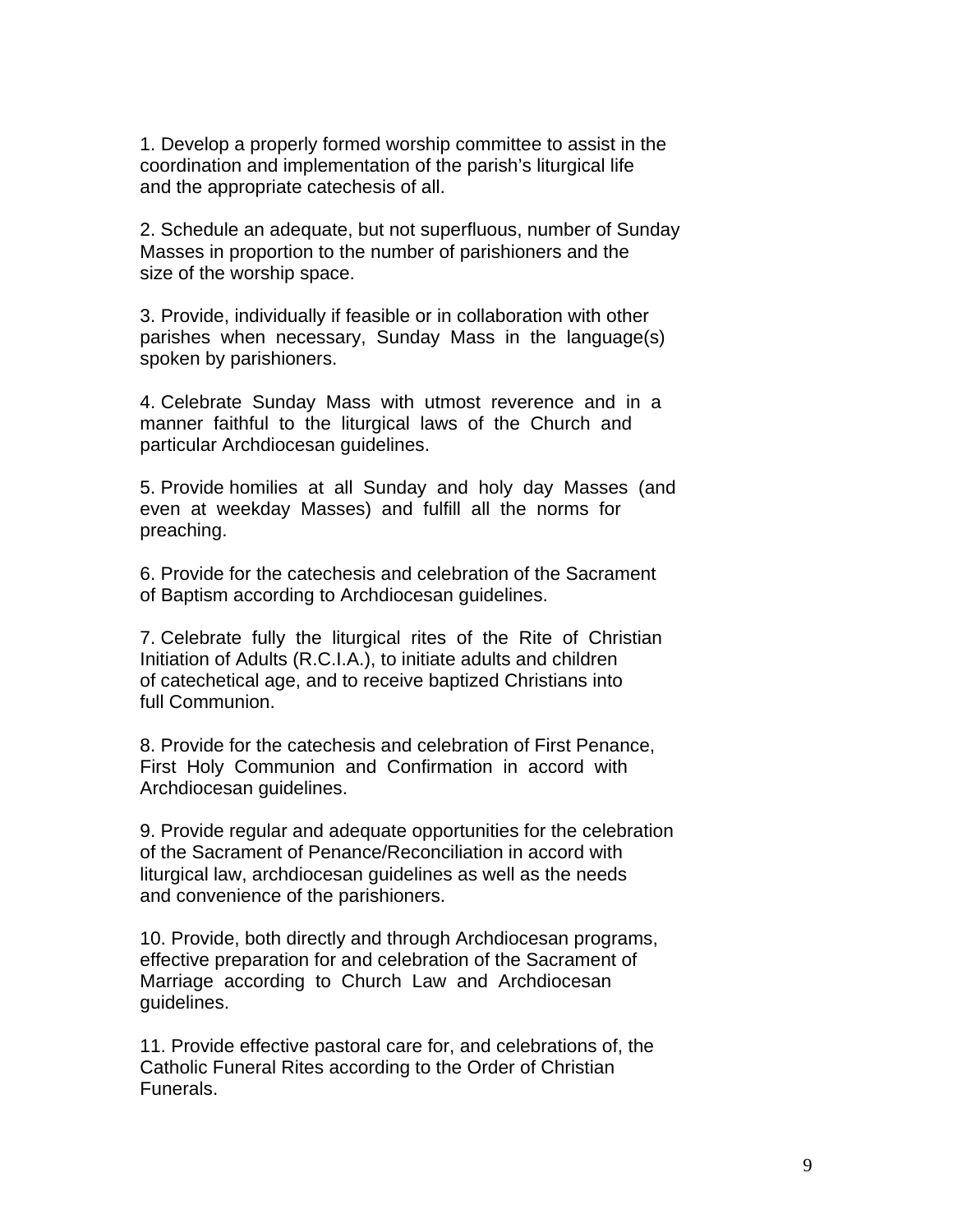12. Provide sufficient devotional and culturally sensitive religious services and devotions to meet the authentic needs of all parishioners.

13. Celebrate the Sacrament of the Anointing of the Sick, individually and communally, as pastoral need demands.

14. Provide for the regular celebration of the Sacraments for persons with disabilities, the sick, the elderly and homebound.

15. Maintain accurate parish sacramental registers and record of Mass Intentions in accord with Church law and Archdiocesan guidelines.

16. Provide quality liturgical ministries and services, including lectors, extraordinary Eucharistic ministers, music ministers (directors, choirs, cantors, musicians), altar servers, hospitality ministers/ushers, environmental committees/altar society members, and others, in accord with the liturgical law and documents of the Church. Those in ministry/service are to be fully representative of the parish community.

17. Provide, directly and/or by clusters and through Archdiocesan programs, effective training and development for all liturgical ministers.

18. Provide other ways for the enrichment of the liturgical life of the parish such as:

a. scheduling liturgies at convenient times within the parish and as appropriate at staggered times within the cluster, for the good of the people and for more effective participation/attendance;

b. celebration of the annual Forty Hours Devotion;

c. fostering frequent and regular Exposition of the Blessed Sacrament in each parish and/or in cooperation with cluster parishes;

d. providing the regular celebration of the Liturgy of the Hours as an integral part of the prayer life of the parish.

### **Archdiocesan Offices which may be of assistance: Office for**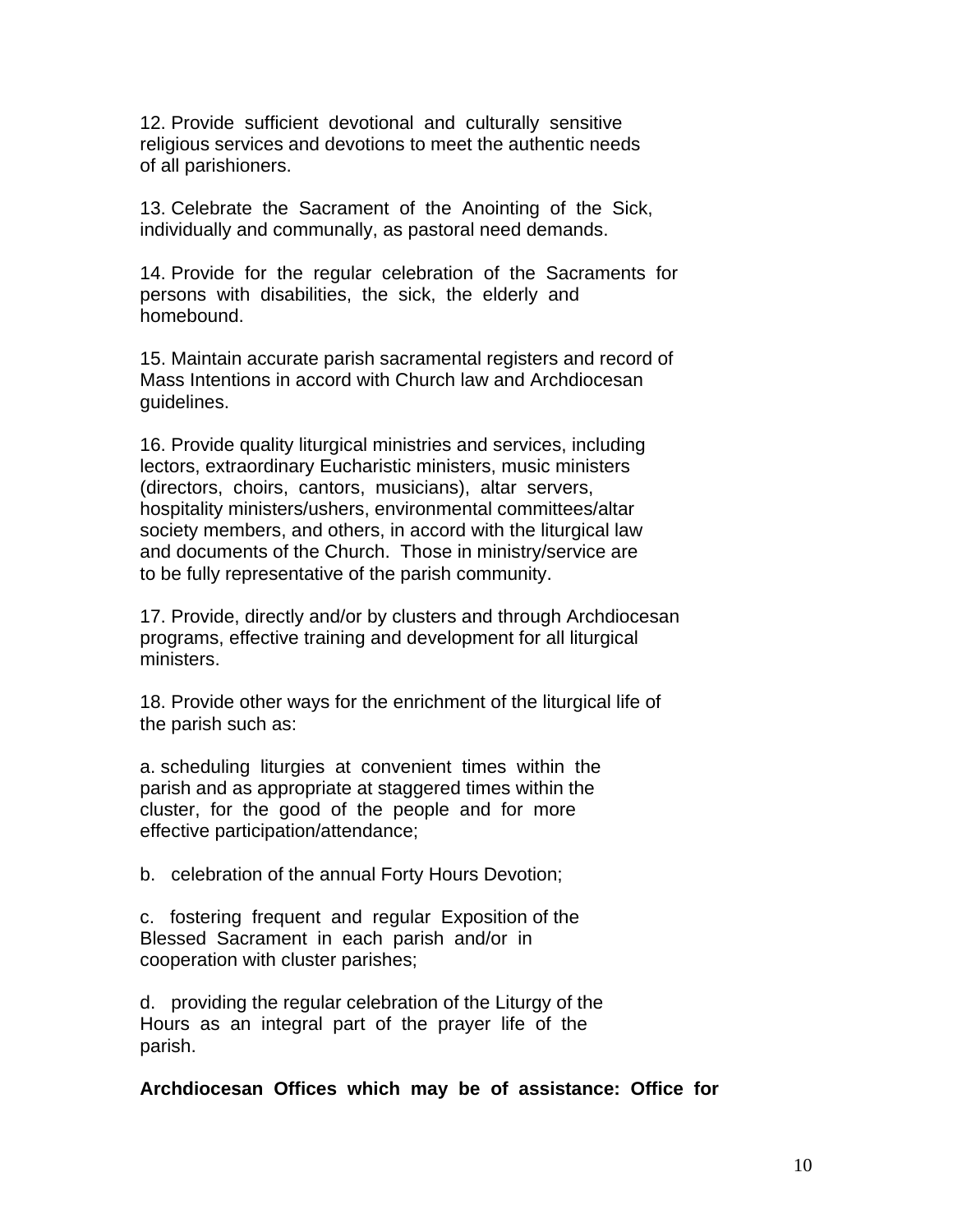#### **Worship, Office for Adult Faith Formation, Family Life Office, Respect Life Office**

#### **B. A Welcoming and Caring Parish**

#### *(Christian Community)*

*To make the Church the home and the school of communion: that is the great challenge facing us in the millennium which is now beginning, if we wish to be faithful to God's plan and respond to the world's deepest yearnings.* 

*But what does this mean in practice? Here too, our thoughts could run immediately to the action to be undertaken, but that would not be the right impulse to follow. Before making practical plans, we need to promote a spirituality of communion, making it the guiding principle of education wherever individuals and Christians are formed, wherever ministers of the altar, consecrated persons, and pastoral workers are trained, wherever families and communities are being built up. A spirituality of communion indicates above all the heart's contemplation of the mystery of the Trinity dwelling in us, and whose light we must also be able to see shining on the face of the brothers and sisters around us. A spirituality of communion also means an ability to think of our brothers and sisters in faith within the profound unity of the Mystical Body, and therefore as "those who are a part of me". This makes us able to share their joys and sufferings, to sense their desires and attend to their needs, to offer them deep and genuine friendship. A spirituality of communion implies also the ability to see what is positive in others, to welcome it and prize it as a gift from God: not only as a gift for the brother or sister who has received it directly, but also as a "gift for me". A spirituality of communion means, finally, to know how to "make room" for our brothers and sisters, bearing "each other's burdens" (Gal 6:2) and resisting the selfish temptations which constantly beset us and provoke competition, careerism, distrust and jealousy. Let us have no illusions: unless we follow this spiritual path, external structures of communion will serve very little purpose. They would become mechanisms without a soul, "masks" of*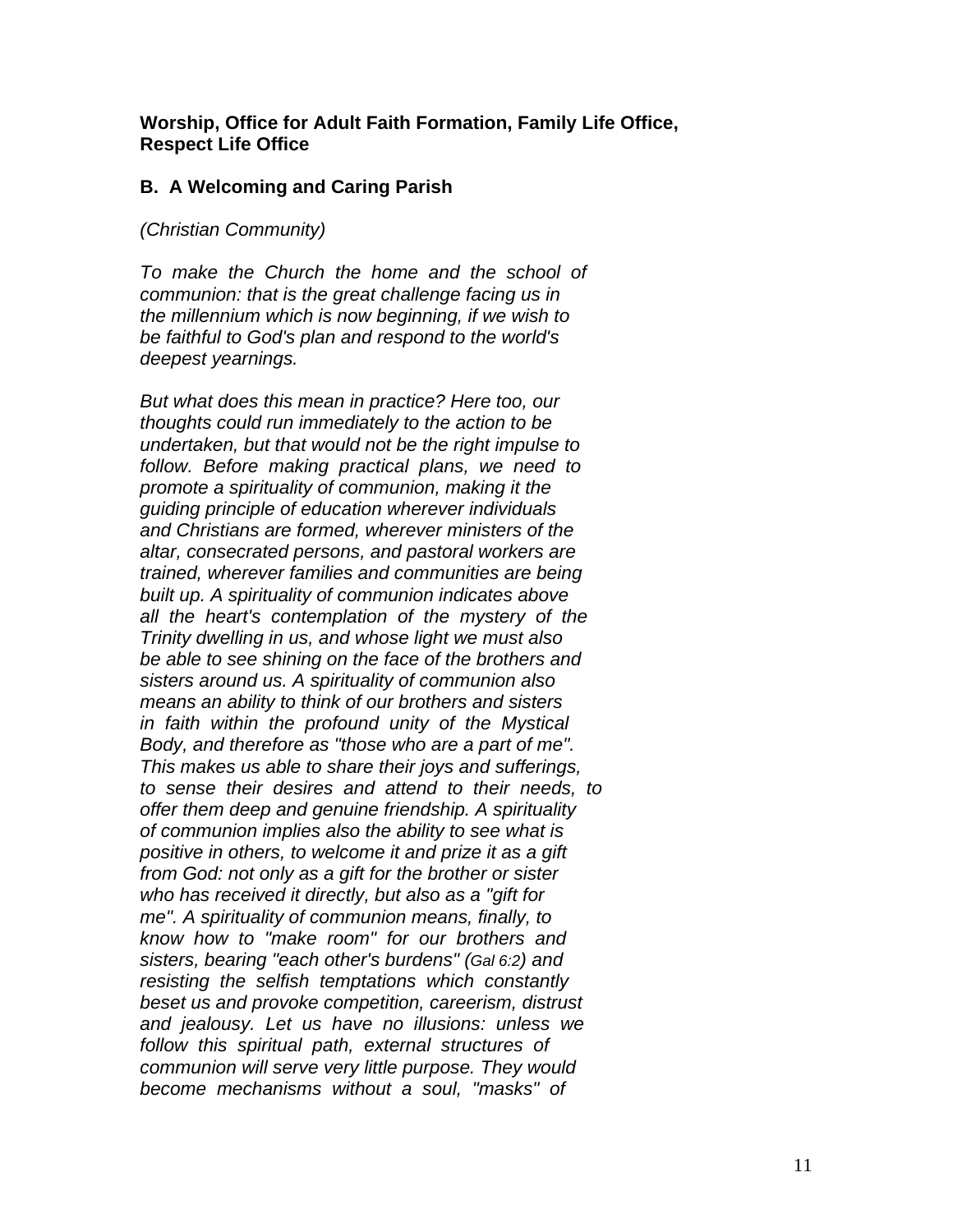*communion rather than its means of expression and growth.* (#43, Novo Millennio Ineunte)

As a community of faith formed and incorporated into the Body of Christ, the parish attempts to fulfill Jesus. call to meet the spiritual, personal, and social needs of all persons, thus responding to and affirming each person's dignity, demonstrating Christ's love and care, and creating a sense of belonging. The parish is aware and concerned about the needs of the community, and is involved in efforts and activities to meet those needs.

A basic expectation is that parishioners create and nourish a strong sense of community within the larger Church. Members identify themselves with the Catholic Church. They also identify themselves with their parish community and seek to improve it. The clergy and laity have a deep sense of the importance of unity among the faithful in all parishes and with the Archbishop.

Further, each parish needs to enable and form lay leadership. Providing for collaborative ministry evokes the gifts of all God's people and better expresses the Church's true nature. Lay involvement and leadership, moreover, should be reflective of the makeup of the parish.

Consistent with these basic expectations is that each parish:

1) provide, individually if feasible, or by clusters when necessary, pastoral care for families through initiatives of welcome and outreach, programs for parenting, ministry to the divorced and separated, ministry to persons in troubled marriages and families, to bereaved persons, etc. Provide formation opportunities for families which will assist them in fulfilling their mission to be the domestic Church through programs and resources which promote family prayer, catechesis in the home, participation in the sacramental life of the Church as well as the understanding and witness of Catholic faith and morals.

2) provide regular and effective means to bring about a sense of belonging and an atmosphere of hospitality within the parish, e.g., greeting/welcoming visitors/new parishioners before Mass, priest(s) greeting congregation after Mass, a structured program to welcome new parishioners, home visitations, frequent hospitality gatherings after Mass, parish social events, rectory staff (full-time and part-time) who are warm and welcoming, etc.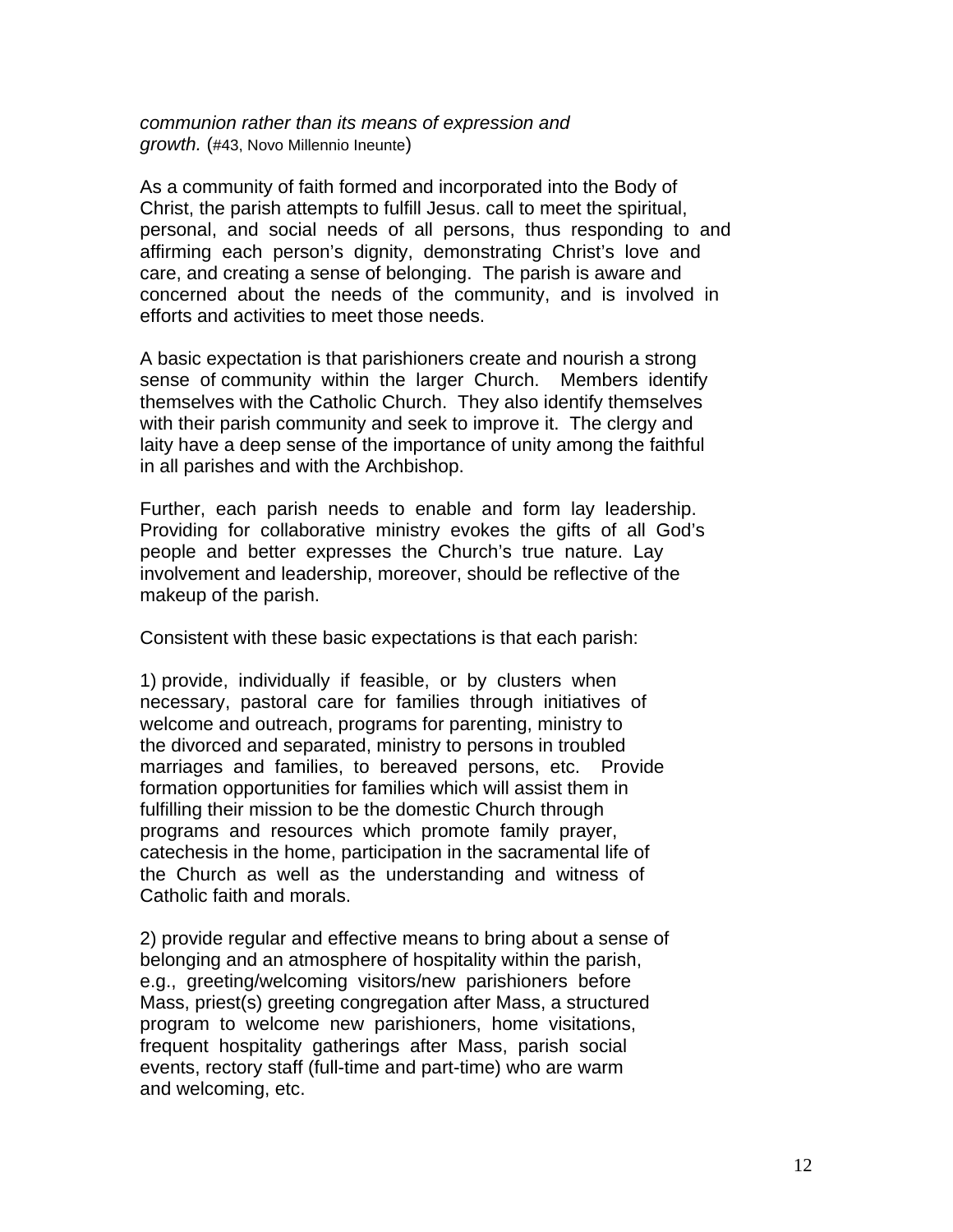3) provide regular and effective communication services with parishioners, such as a Sunday bulletin, parish information packets, parish newsletters and parish/cluster web site.

4) actively work towards the convalidation of marriages and provide pastorally tactful and sensitive contacts with cohabiting couples to assist them in their situation and faith.

5) provide, individually if feasible or by clusters when necessary, regular and effective ministry to persons with disabilities as well as include them in roles of service to the extent of their abilities.

6) provide effective and ongoing ministry to bereaved persons, through a structured program or more informal care, including meeting with the bereaved family to plan funeral liturgies and burial.

7) provide regular and effective ministry to persons who are elderly, sick or homebound, as well as a special effort to welcome minorities and persons seeking to live within the Church but may feel ostracized (e.g., immigrants, divorced persons, persons who are HIV+ and others).

8) provide vibrant spiritual and liturgical, as well as social and cultural, opportunities for the various ethnic groups within the parish, in particular those new to this country.

9) provide, if possible, some form of child care, as well as a Children's Liturgy of the Word, during at least some Sunday Masses, and perhaps also at other significant functions. For each of the areas listed, it is recommended that each parish or cluster of parishes, directly or through Archdiocesan Offices, educate personnel to assist in the implementation of the specific area.

**Archdiocesan Offices which may be of assistance: Catholic Social Services, Family Life Office, Respect Life Office, The Chancery, Metropolitan Tribunal, Office for Pastoral Care for Migrants and Refugees, Office for Hispanic Catholics, Office for Black Catholics**

### **C. A Witnessing and Proclaiming Parish**

### *(Evangelization)*

*To nourish ourselves with the word in order to be*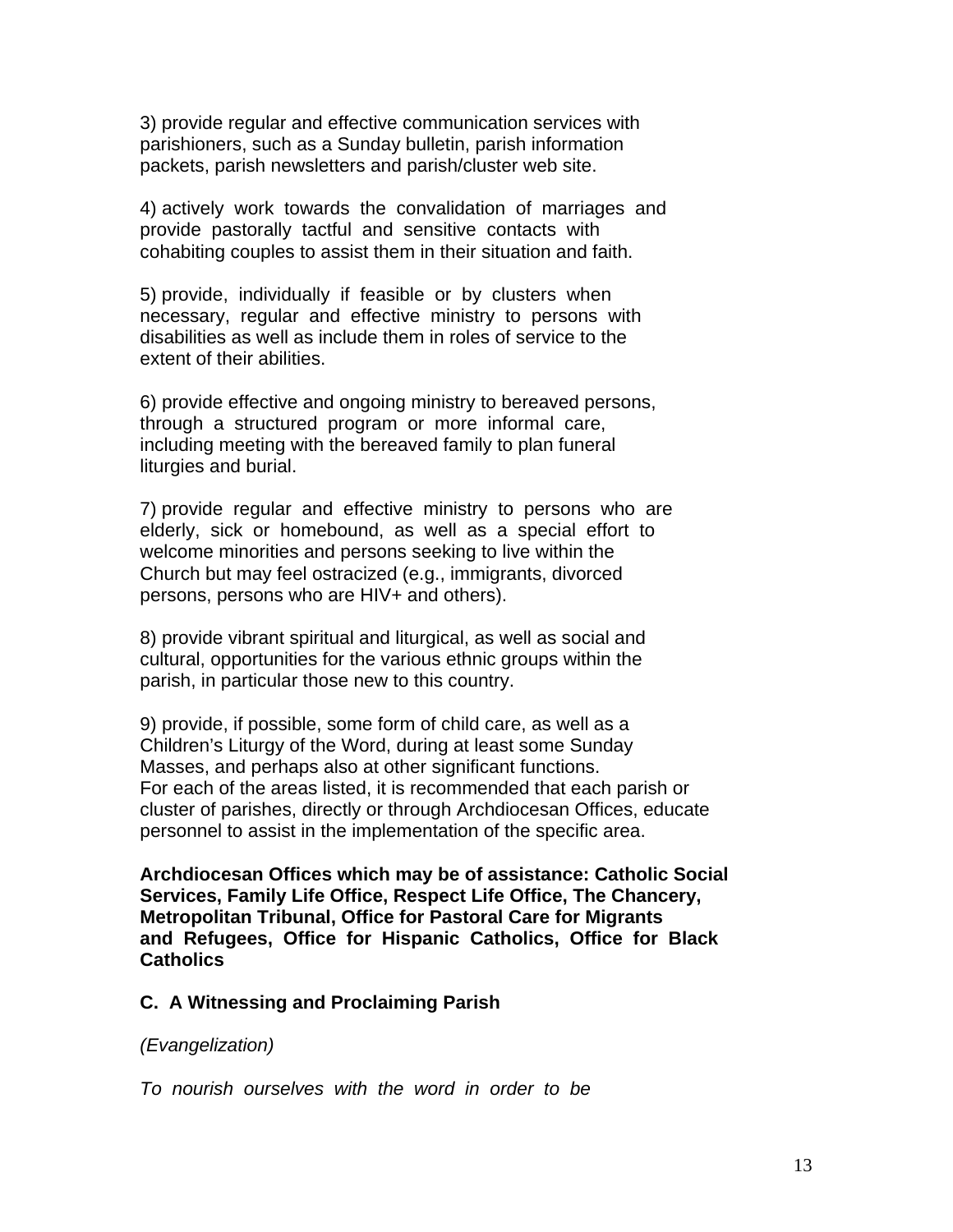*.servants of the word. in the work of evangelization: This is surely a priority for the church at the dawn of the new millennium. Even in countries evangelized many centuries ago, the reality of a .Christian society. which, amid all the frailties which have always marked human life, measured itself explicitly on Gospel values is now gone. Today we must courageously face a situation which is becoming increasingly diversified and demanding in the context of .globalization. and of the consequent new and uncertain mingling of peoples and cultures. Over the years I have often repeated the summons to the new evangelization. I do so again now, especially in order to insist that we must rekindle in ourselves the impetus of the beginnings and allow ourselves to be filled with the ardor of the apostolic preaching which followed Pentecost. We must revive in ourselves the burning conviction of Paul...*

*This passion will not fail to stir in the church a new sense of mission, which cannot be left to a group of .specialists. but must involve the responsibility of all the members of the people of God. Those who have come into genuine contact with Christ cannot keep Him for themselves; they must proclaim Him. A new apostolic outreach is needed which will be lived as the everyday commitment of Christian communities and groups. This should be done however with the respect due to the different paths of different people and with sensitivity to the diversity of cultures in which the Christian message must be planted in such a way that the particular values of each people will not be rejected but purified and brought to their fullness.*

*...Christ must be presented to all people with confidence. We shall address adults, families, young people, children, without ever hiding the most radical demands of the Gospel message, but taking into account each person's needs in regard to their sensitivity and language...* (cf: #40, Novo Millennio Ineunte)

Parishes exist to enhance each person's individual and the community's collective relationship with God in Jesus Christ. The parish strives in a variety of ways to offer all members opportunities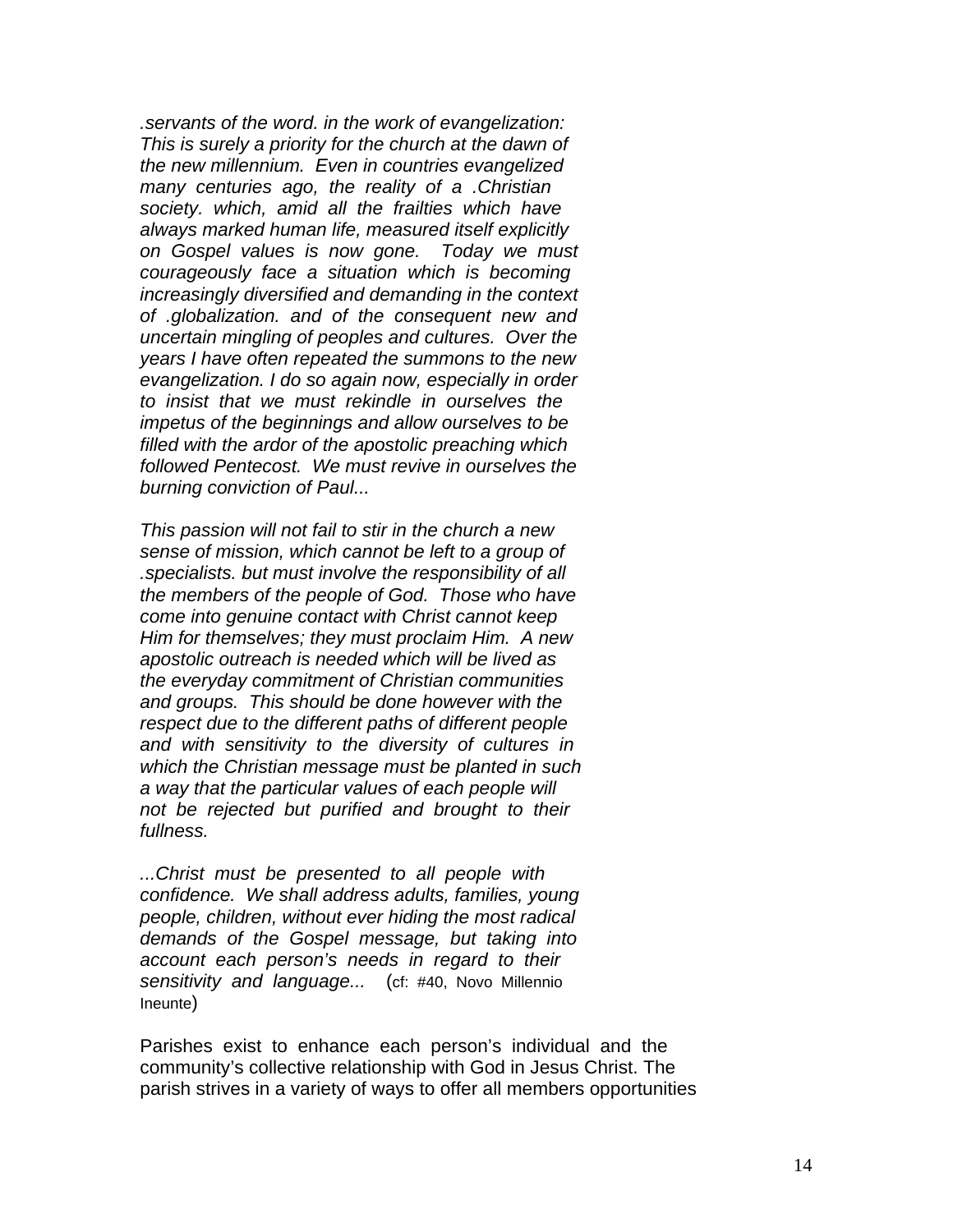to grow in the Christian life. This personal and communal spiritual growth is a sign of parish spiritual vitality.

Basic expectations include the following: parishes have active programs of evangelization to share the Catholic faith and mission; people are active in ministries of sharing the faith such as participation in the Rite of Christian Initiation of Adults; and, appropriate resources are made available to support their efforts. (cf. *Guided by Faith*, 22)

In addition, the parish .as an ecclesial unity gathered around the Eucharist, should be, and proclaim[s] itself to be, the place of authentic ecumenical witness. and educates its members in the ecumenical spirit. (*Directory for the Application of Principles and Norms on Ecumenism*, Pontifical Council for Promoting Christian Unity, #67)

Consistent with these basic expectations is that each parish:

1) Provide (and advertise) directly, or in concert with others, retreat and faith formation opportunities for all persons, ages and constituency groups, as well as provide regular Days of Prayer and spiritual exercises for parish staff and all parishioners, particularly during the Seasons of Advent and Lent.

2) Provide, as far as possible and as needed, effective programs for parish spiritual renewal.

3) Provide (and advertise) opportunities for a variety of prayer experiences, such as charismatic prayer or other Faith-sharing opportunities, such as Disciples in Mission.

4) Provide opportunities for those not part of the Catholic community to learn about the Catholic Faith and participate in the R.C.I.A.

5) Provide, as far as possible, opportunities for vocational discernment, as well as regular and structured approaches to prayer for vocations, including priesthood, permanent diaconate, consecrated life, married and single-life.

6) Provide outreach in all faith-related areas to young adults.

7) Provide outreach to persons who have become estranged from the Church, through various programs which are offered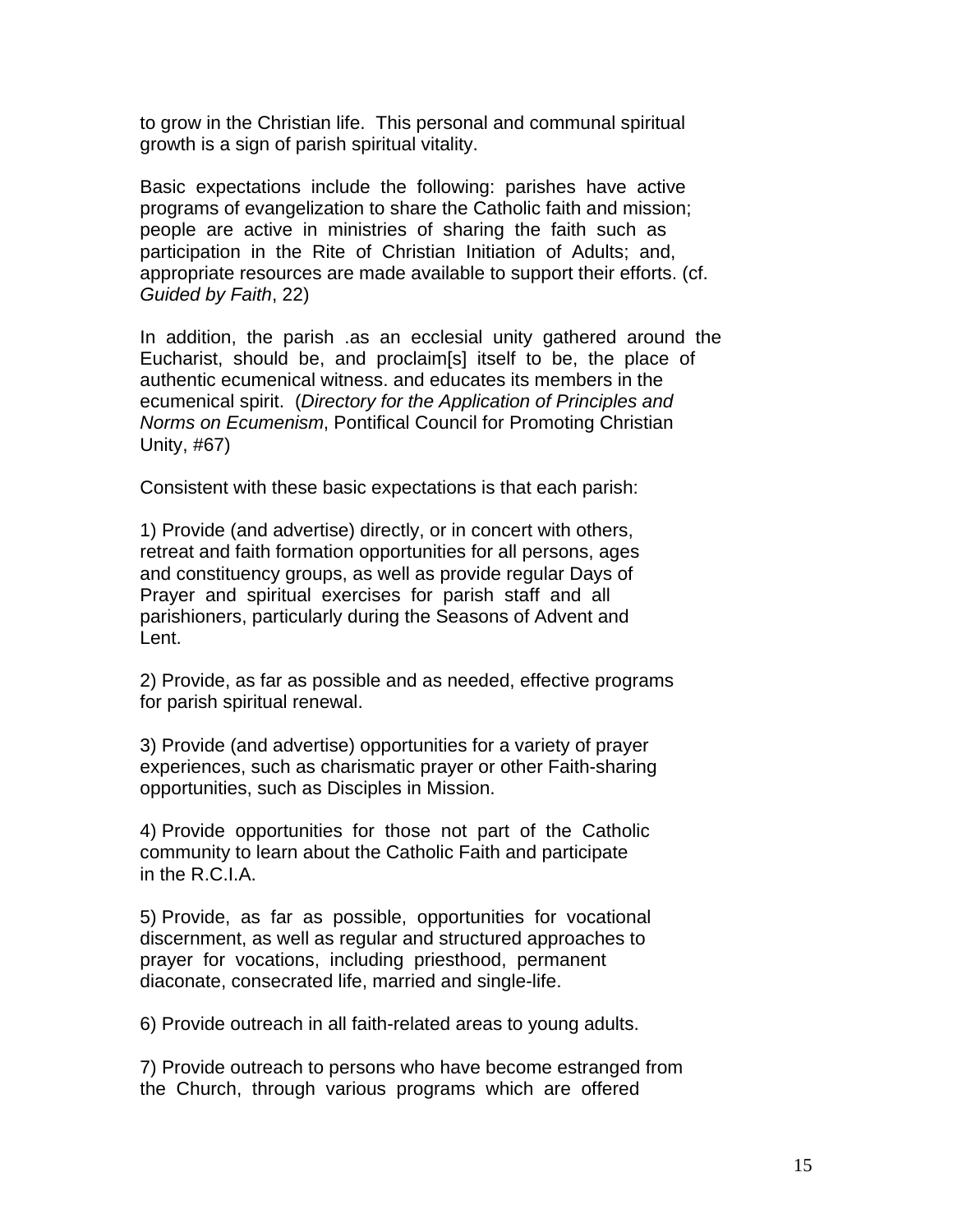through the Archdiocese.

8) Provide education/formation opportunities for the Laity responsive to the primary and distinctive character of their vocation, which is its secularity. This secular character is expressed in the Church's call of the laity to bring the Gospel to the structures of society: family life, political life, workplace, science and the arts, mass media, etc. Through participation in the sacramental life of the Church, personal prayer, intellectual and moral formation within the Church's teachings and witness of life the laity consecrate the world to God.

9) Assure opportunities for parishioners to develop a missionary spirit and support of missionary efforts.

10) Designate a parish evangelization contact person.

11) Provide a pastoral program which involves someone charged with promoting and planning ecumenical activity, working in close harmony with the parish priest. (N.B. Most parishes have a Parish Ecumenical Representative.)

For each of the areas listed, it is recommended that each parish, or cluster of parishes, directly and through Archdiocesan Offices, educate personnel to assist in the implementation of the specific area.

**Archdiocesan Offices which may be of assistance: Office for Adult Faith Formation, Office for Evangelization, Vocation Office for Diocesan Priesthood, Office of the Vicar for Religious, Office for Ecumenical and Interreligious Affairs, Office for Communications**

### **D. An Educational and Formational Parish**

### *(Teaching)*

The proclamation of the Word of God is foundational to the Church's mission. All persons need to have the Good News of Jesus Christ preached and presented in an effective and persuasive manner, so that they may grow in the gift of faith. In addition, the clear teaching of the Catholic Church based upon the Word of God needs to be presented in various ways within the parish community.

*The new evangelization in which the whole continent is engaged means that faith cannot be taken for*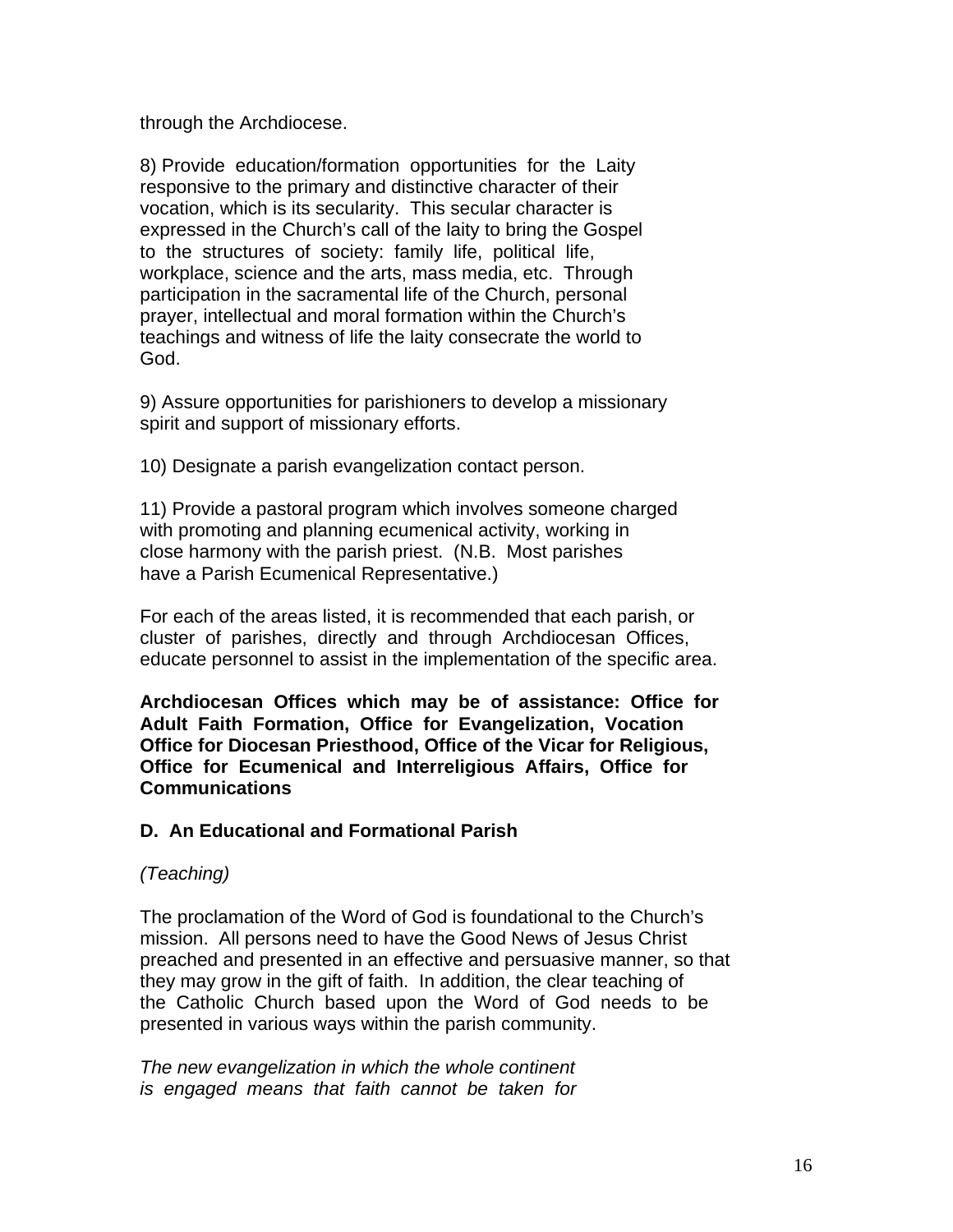*granted, but must be explicitly proposed in all its breadth and richness. This is the principal objective of catechesis, which, by its very nature, is an essential aspect of the new evangelization. Catechesis is a process of formation in faith, hope and charity; it shapes the mind and touches the heart, leading the person to embrace Christ fully and completely. It introduces the believer more fully into the experience of the Christian life, which involves the liturgical celebration of the mystery of the Redemption and the Christian service of others.* (cf: #69, Ecclesia in America)

*Something similar must also be said about Catholic schools, particularly with regard to secondary education: a special effort should be made to strengthen the Catholic identity of schools, whose specific character is based on an educational vision having its origin in the person of Christ and its roots in the teachings of the Gospel. Catholic schools must seek not only to impart a quality education from the technical and professional standpoint, but also and above all provide for the integral formation of the human person. Given the importance of the work done by Catholic educators, I join the Synod Fathers in gratefully encouraging all those devoted to teaching in Catholic schools. priests, consecrated men and women and committed lay people . to persevere in their most important mission. The influence of these educational centers should extend to all sectors of society, without distinction or exclusion. It is essential that every possible effort be made to ensure that Catholic schools, despite financial difficulties, continue to provide a Catholic education to the poor and the marginalized in society. It will never be possible to free the needy from their poverty unless they are first freed from the impoverishment arising from the lack of adequate education.* (cf: #71, Ecclesia in America)

A basic expectation is that parishioners commit to the religious education and spiritual formation of adults and children to bring them to a deeper understanding of Church doctrine, to a deepening conversion to Christ and to expressions of personal witness to the Faith. Appropriate resources are to be made available by the parish to support their efforts.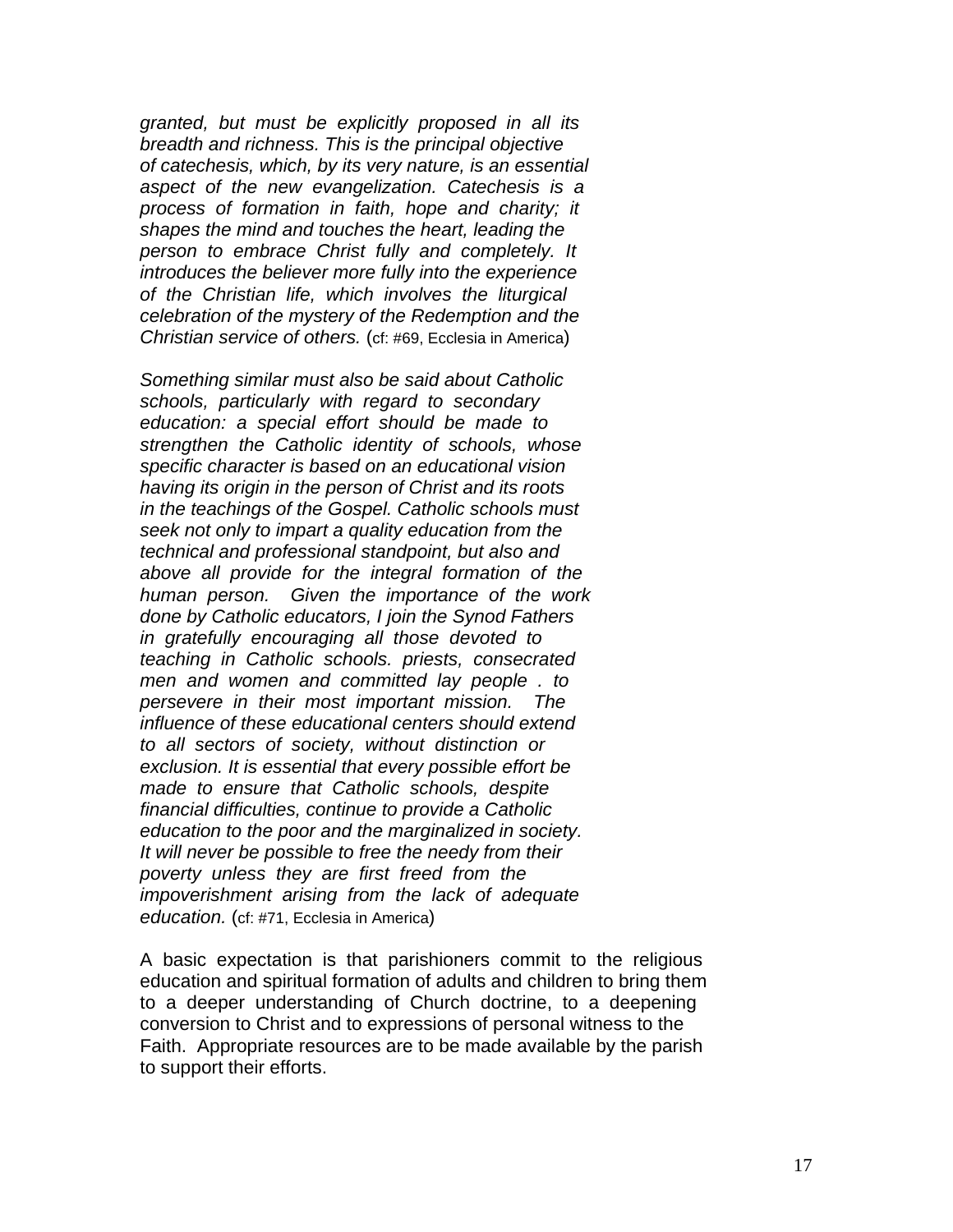The parish is to provide ongoing formation in the Faith for all members of the parish. In support of parents, who have the Godgiven responsibility as the first teachers in the Faith, the parish is to provide wherever possible a parish elementary school and a Parish Religious Education Program.

A vital concern is the insistence of the Vatican's *The Ecumenical Dimension in the Formation of Pastoral Workers*, by the Pontifical Council for Promoting Christian Unity, #1, that . an ecumenical dimension is to be fully present in all the different settings and means through which formation takes place..

In the area of education and formation, the following are to be considered:

1. If a parish has a parish elementary school, the parish is to: a. assure that the parish school has a strong Catholic identity. This is demonstrated by a Catholic faculty committed to Catholic life and education, the celebration of Sacraments and devotions, a Catholic atmosphere in the school, service to the needy, a fully developed religion program with qualified teachers, and an organized evangelization program when serving a significantly non-Catholic community.

b. incorporate fully the parish school into parish life. Parish subsidy to the school should not be an excessive percentage of the school's entire budget, and the parish income should not have an excessive percentage of its entire budget directed towards the school operating budget. (Refer to *Standards for Quality Catholic Elementary Schools within the Archdiocese of Philadelphia*)

c. have teachers who are properly degreed, qualified and competent, and remunerated where feasible in a manner consistent with guidelines **recommended** by the Pastors. Committee.

2. provide an effective program of religious education and formation for all children and youth, including immigrants, those whose primary language is not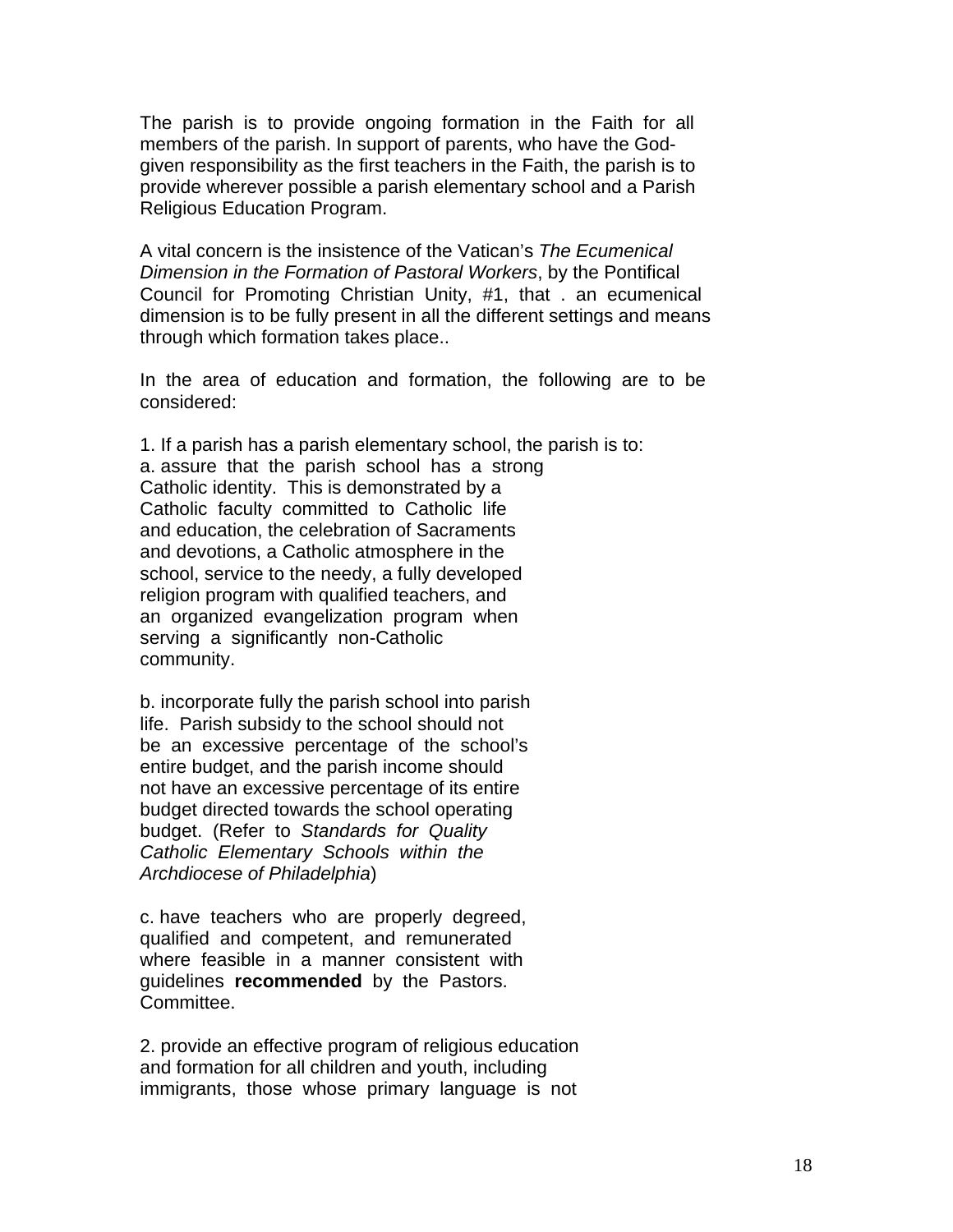English as well as members of ethnic communities, in grades K through 12 [with an awareness that the necessary ecumenical dimensions of catechesis .sets out to prepare children and young people as well as adults to live in contact with other Christians, maturing as Catholics while growing in respect for the faith of others,. (i.e., respect for the religious liberties of those not of our faith) cf: *Directory for the Application of Principles and Norms on Ecumenism*, #61d].

3. provide programs of sacramental preparation for candidates, sponsors of the candidates, and for parents of candidates, including those whose primary language is not English, according to Archdiocesan guidelines.

4. have a professionally degreed, qualified director/coordinator for the program of religious education.

5. provide directly if feasible, or in cooperation with the cluster of parishes when necessary, and through Archdiocesan programs, the proper education for all parochial school teachers and catechists, according to Archdiocesan guidelines.

6. provide an adequate number of catechists and support personnel, properly educated, for the program of religious education.

7. provide directly if feasible, or in cooperation with the cluster of parishes when necessary, and through Archdiocesan Offices:

a. regular and effective ministry to youth and young adults which will foster their full participation within the larger parish community;

b. the appointment of a Coordinator for Youth 30 and Young Adult Ministry;

c. regular and effective ministry to single people;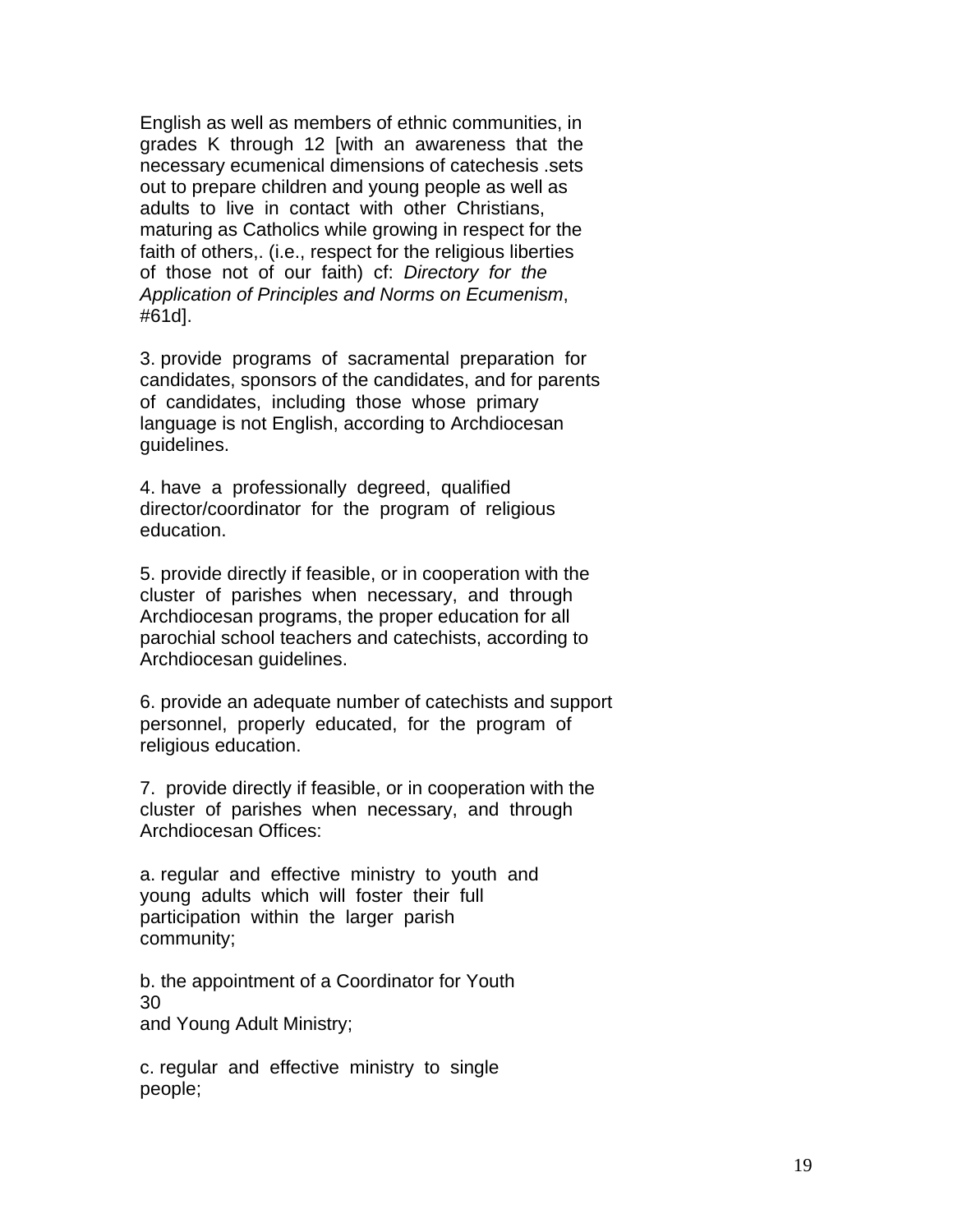d. Faith Formation of Adults as well as catechetical instruction and ongoing Faith formation for all members of the parish, sensitive to the cultural and linguistic needs of parishioners. (e.g., Scripture Study, Faith Sharing, Moral and Doctrinal Formation, Social Justice Teachings, Seasonal Programs,  $etc.$ );

e. the appointment of a Parish Coordinator of Adult Faith Formation;

f. the initial and ongoing formation of catechists for adults;

g. an effective parish process for the implementation of the R.C.I.A. through the establishment of a parish R.C.I.A. team.

N.B.: If a parish, along with one or more other parishes, sponsors a regional parish school, the parish(es) must assure that the regional parish school has a strong Catholic identity, as described above in paragraph 1.a., and incorporate as fully as possible the regional parish school into the life of the parish(es), as described above in paragraph 1.b. The parish, along with the other sponsoring parishes, is to comply with the other provisions listed above as they relate to a regional parish school.

**Archdiocesan Offices which may be of assistance: Office of Catholic Education, Office for Catechetical Formation, Office for Adult Faith Formation, Office for Pastoral Care for Migrants and Refugees, Office for Hispanic Catholics**

### **E. A Parish Responsive to Others**

#### *(Christian Service)*

The Church, like her saving Lord, proclaims the Good News of God's reign to all persons. All are offered God's providential love and mercy; all possess essential dignity and are entitled to proper care. The Church is not only responsive to the needs of its own members, but reaches out to all persons, responding with love, healing and reconciliation to their various concerns and needs.

*... conversion is incomplete if we are not aware of the*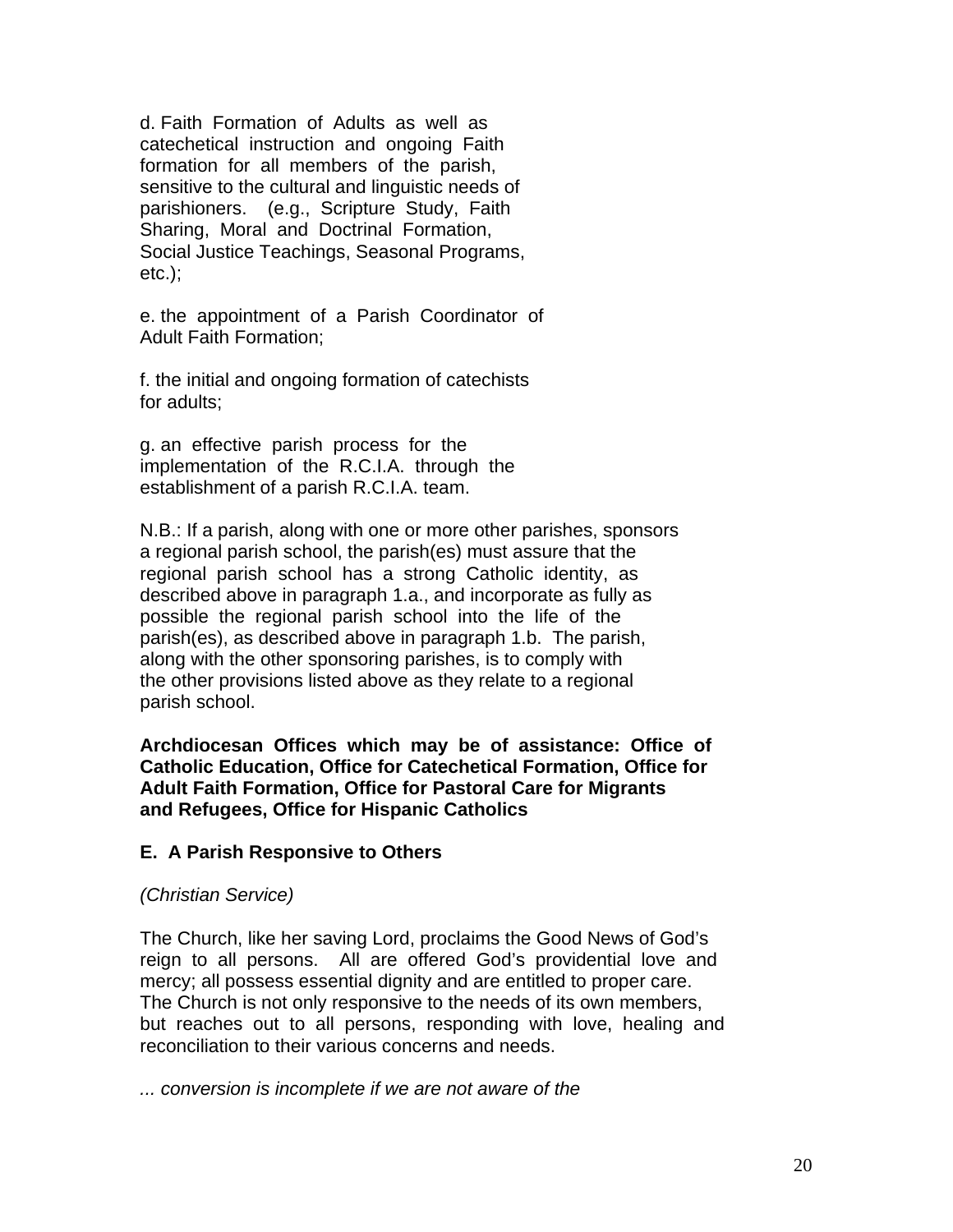*demands of the Christian life and if we do not strive to meet them. In this regard, the Synod Fathers noted that unfortunately .at both the personal and communal level there are great shortcomings in relation to a more profound conversion and with regard to relationships between sectors, institutions and groups within the Church.. .He who does not love his brother whom he has seen, cannot love God whom he has not seen.* (1 Jn 4:20).

*Fraternal charity means attending to all the needs of our neighbor. .If any one has the world's goods and sees his brother in need, yet closes his heart against him, how does God's love abide in him?. (1 Jn 3:17).*

*Hence, for the Christian people of America conversion to the Gospel means to revise .all the different areas and aspects of life, especially those related to the social order and the pursuit of the common good.. It will be especially necessary .to nurture the growing awareness in society of the dignity of every person and, therefore, to promote in the community a sense of the duty to participate in political life in harmony with the Gospel.. Involvement in the political field is clearly part of the vocation and activity of the lay faithful.* (cf: #27, Ecclesia in America)

A basic expectation is that parishioners provide the service of charity to others at several levels. First, parishioners should direct some services to the poor in keeping with the Church's expressed priority for the poor. Second, parishioners should work for peace and justice with other people of good will. Third, parishioners should contribute in service to the civic community in which the parish exists. Consistent with this basic expectation is that each parish:

1) exhibit demonstrable and effective concern for the poor, (the homeless, newcomers from other lands and those at the margins of society), the .least. among us, within and/or outside parish boundaries.

2) engage, as far as possible, in dialogue, prayer and service with other religious denominations and their leadership.

3) make efforts in raising the consciousness of parishioners regarding Catholic teaching on life issues, racial, ethnic and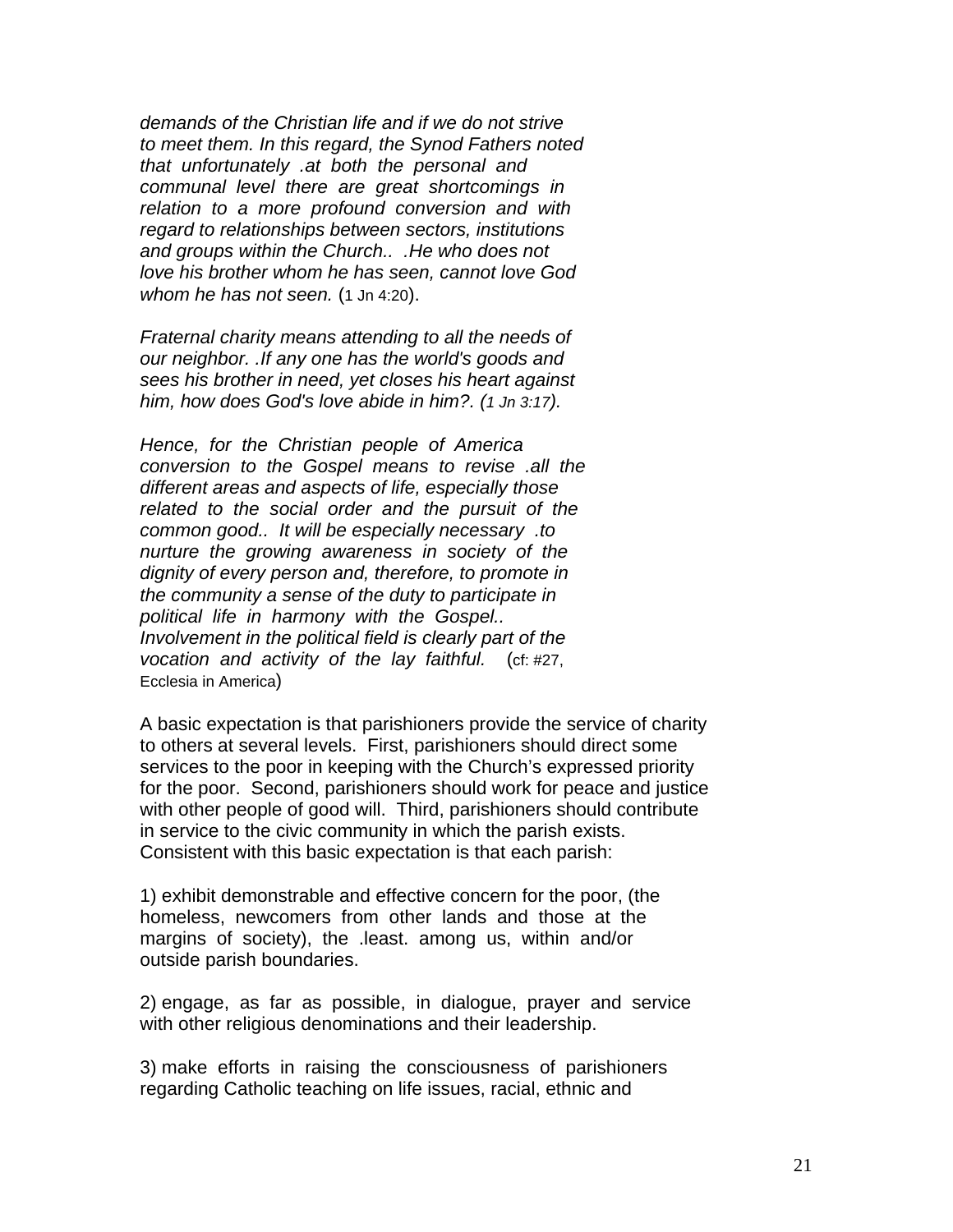cultural issues, local and universal issues of peace and justice, as well as leading the people to appropriate action, beginning within the parameters of the parish/neighborhood.

4) participate in all archdiocesan special collections (e.g., Catholic Charities Appeal, Saint Charles Borromeo Seminary, Care for Aging and Ill Priests of the Diocese and Retirement Fund for the Religious, etc.).

5) provide opportunities for parishioners to participate in nonperishable food collections and clothing drives as well as special sacrificial donation opportunities for the poor (e.g., Operation Rice Bowl and parish poor boxes).

6) sacrificially give a designated portion of its resources for the service of the poor.

7) form or increase partnerships between parishes, that is, the inter-parish and suburb-to-city (*sister parishes*) programs, especially in areas of Catholic education of youth.

8) minister, directly or in collaboration with other parishes or agencies, to persons with special needs. This includes providing referral services, outreach to and accommodation for persons with disabilities, hosting and/or assisting in 12 step programs, etc. (e.g., individuals/families affected by drug addiction, alcoholism, HIV/AIDS).

9) encourage participation in all aspects of civic affairs, giving witness to Gospel values and cooperate in various endeavors for civic/neighborhood improvement (e.g., encouraging participation in election process, Martin Luther King Service Day, etc.). [cf: Answering The Call To .Faithful Citizenship,. Archdiocese of Philadelphia, Guidelines Governing The Use of Archdiocesan and Parish Facilities]

For each of the areas listed, it is recommended that each parish, or cluster of parishes, directly and through Archdiocesan Offices, educate personnel to assist in the implementation of the specific area.

**Archdiocesan Offices which may be of assistance: Catholic Social Services, Office for Pastoral Care for Migrants and Refugees, Office for Ecumenical and Interreligious Affairs, Respect Life Office, Office for Development, Office for Accounting Services, Office for Public Affairs, Office for Black Catholics, Office for Hispanic Catholics**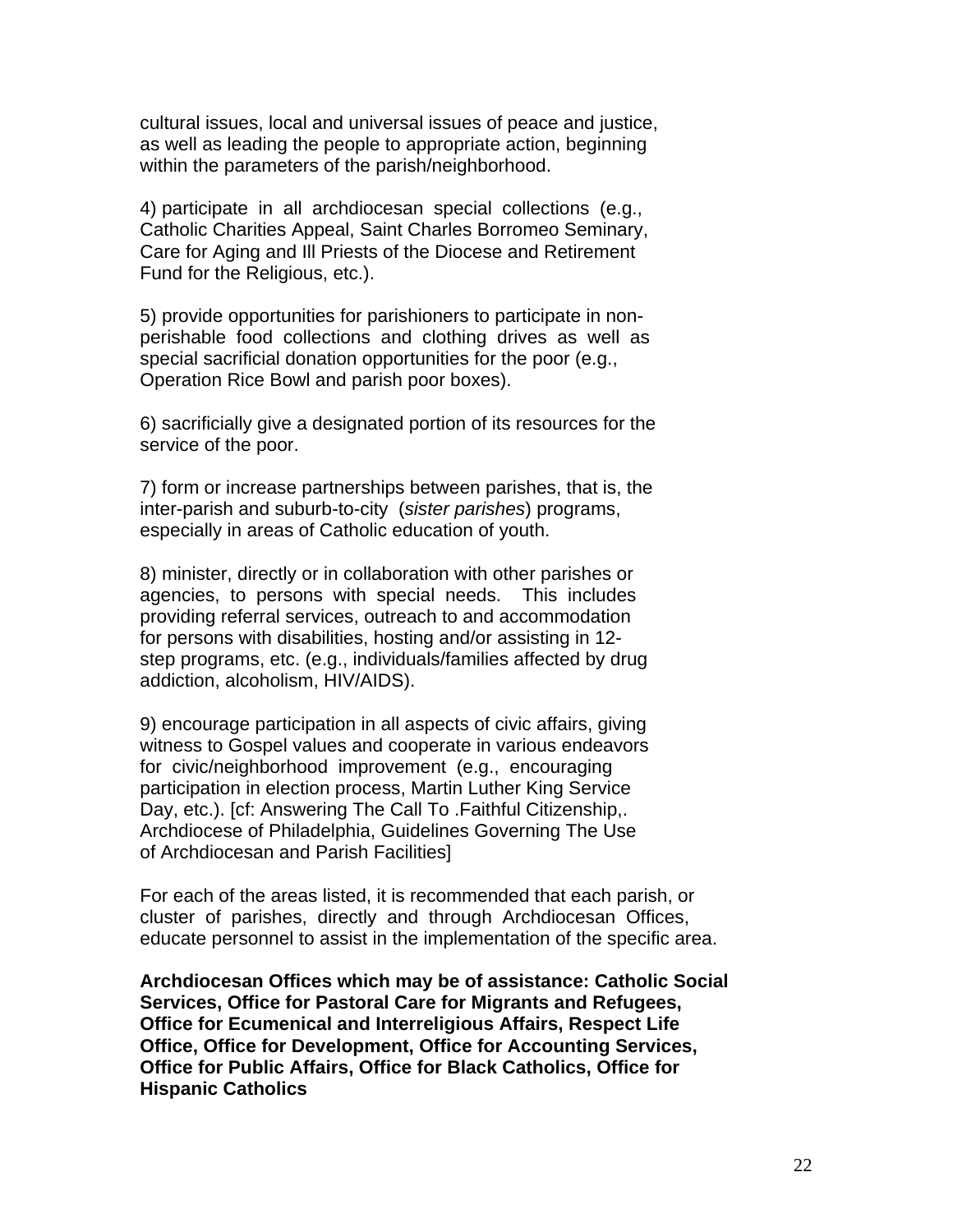## **F. An Effectively Administered Parish**

#### *(Leadership)*

The Church's mission in the world is the responsibility of all the baptized, thereby making the parish's mission and ministry a collaborative endeavor, requiring the gifts and talents of all the faithful. Furthermore, the parish needs sufficient physical and human resources to fulfill its mission.

*As pastors of the People of God in America, priests must also be alert to the challenges of the world today and sensitive to the problems and hopes of their people, sharing their experiences and growing, above all, in solidarity towards the poor. They should be careful to discern the charisms and strengths of the faithful who might be leaders in the community, listening to them and through dialogue encouraging their participation and co-responsibility. This will lead to a better distribution of tasks, enabling priests .to dedicate themselves to what is most closely tied to the encounter with and the proclamation of Jesus Christ, and thus to represent better within the community the presence of Jesus who draws his people together..* (cf: #39, Ecclesia in America)

*Moreover, .this kind of renewed parish needs as its leader a pastor who has a deep experience of the living Christ, a missionary spirit, a father's heart, who is capable of fostering spiritual life, preaching the Gospel and promoting cooperation. A renewed parish needs the collaboration of lay people and therefore a director of pastoral activity and a pastor who is able to work with others. Parishes in America should be distinguished by their missionary spirit, which leads them to reach out to those who are faraway..* (cf: #41, Ecclesia in America)

A basic expectation is that parishioners recognize and accept their rights and responsibilities as baptized Catholics to full participation in the life of the Church. The pastoral leadership should encourage full collaboration among the People of God by assisting them to take an active, responsible role in the life of the parish. Parishes should have a sufficient number of members in their active years who participate productively in the parish ministry. The number of parish staff and parishioner volunteers, as well as their training and sense of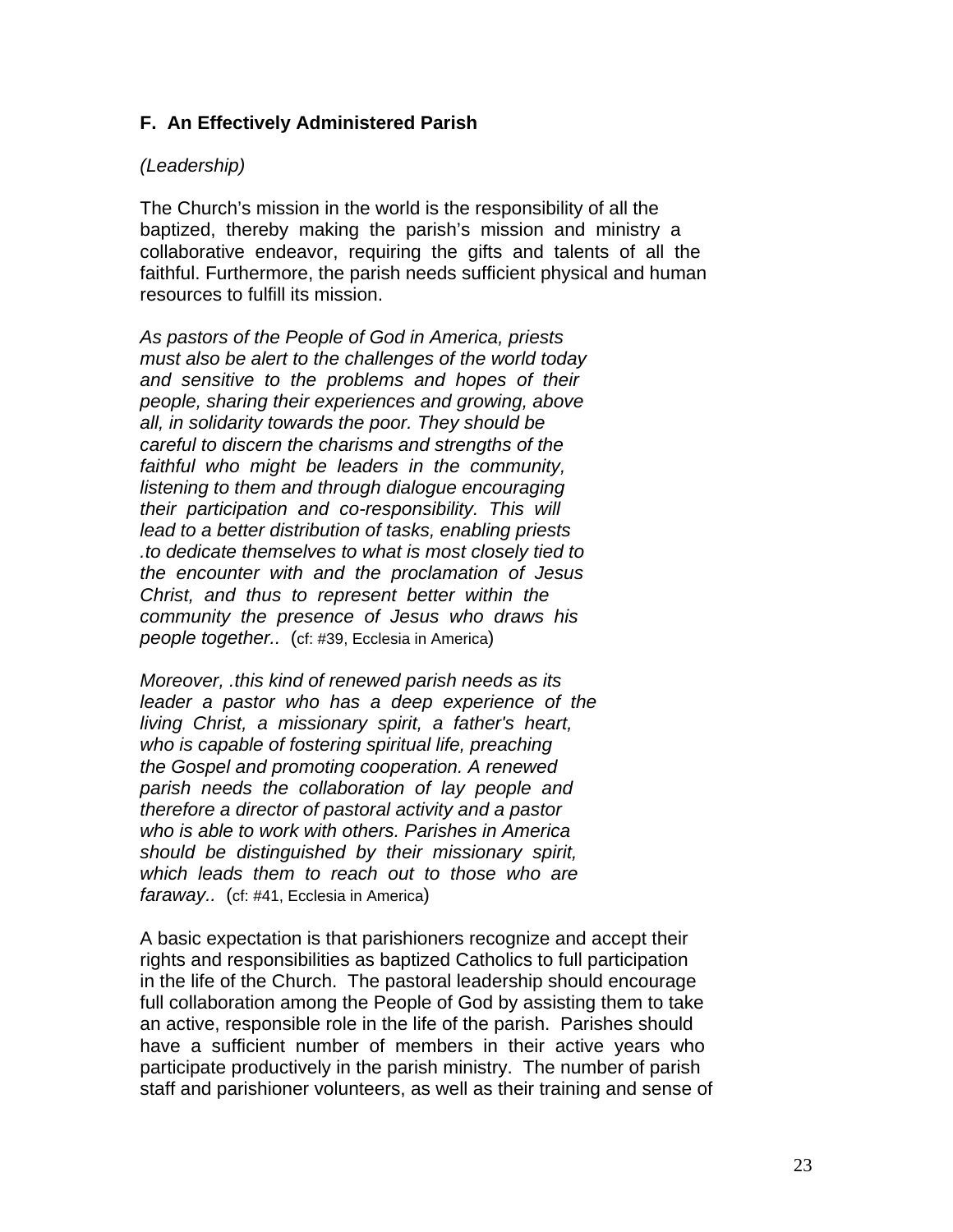mission, should be adequate to carry out all of the work of the parish as identified in the Parish and Archdiocesan Mission Statements as well as described in this document, *Characteristics Found In Vital Parishes*. (cf. *Guided by Faith*, 22)

Specific to these basic expectations is that each parish provide: Physical Resources:

1) worship space of adequate size and sacred design and environment to celebrate the rites and ceremonies of the Church and to accommodate the usual number of worshipers according to the Church's liturgical norms.

2) secure space and files for all official documents.

3) facilities adequate to house the priests and religious of the parish.

4) space adequate to engage in the education and formation of parish members.

5) space (such as a center, hall or auditorium) adequate for parishioner's social needs.

6) space adequate for staff work areas, meetings, and larger gatherings of persons.

7) office equipment/supplies (i.e., computers, copiers and fax machines) adequate to function effectively.

8) facilities in good condition and properly maintained, and, where possible, accessible to all parishioners.

Personnel Resources/Parish Staff

1) office and other support services adequate to operate effectively.

2) custodial service adequate to care and maintain all the property and buildings.

3) adequate parish house/rectory staff, such as housekeeper and/or cook, to allow the priests to be attentive to pastoral responsibilities.

4) a Parish Business Manager, paid or volunteer, in larger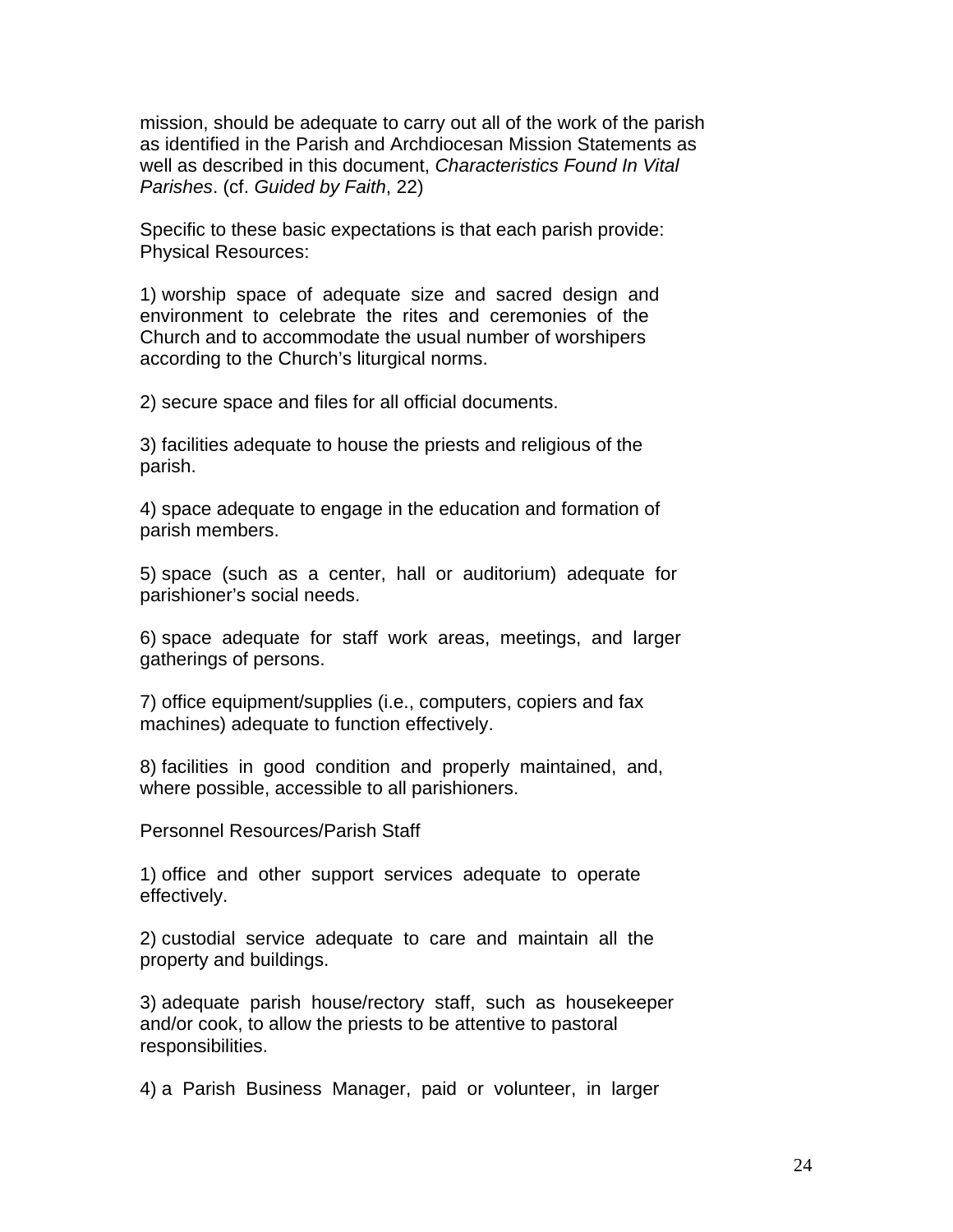parishes or clusters of smaller ones, to handle administrative and plant concerns, to allow priests to give more time to pastoral responsibilities.

5) effective communication among staff on a regularly scheduled basis (such as staff meetings) to ensure the sharing of timely and accurate information, cooperation and collaboration on the part of every member of the staff.

6) compliance with all governmental laws and regulations as well as Archdiocesan policies and procedures related to personnel, both salaried and volunteer, including appropriate background checks.

#### Consultative Bodies

1) active and effective Parish Pastoral Council, constituted according to archdiocesan guidelines, which assists the pastor in developing, implementing and regularly reviewing the Parish Pastoral Plan. Periodic reports are to be given to parishioners concerning meetings and parish issues under discussion.

2) active and effective Parish Finance Council, constituted according to Canon Law and archdiocesan guidelines, which assists the pastor in addressing the temporal realities of the parish.

### Parishioner Access to Clergy and Staff

1) Parishioners should be able to contact clergy (and other staff) throughout the normal day and evening hours, and at other times without excessive difficulty. Telephone service should be adequate to accept all calls. Every effort must be made to ensure that people who call speak with a member of the parish staff. Sensitivity to linguistic needs is an emerging necessity. Whenever possible, there should be an avoidance of the use of .voice mail. during ordinary business hours.

#### Sufficient Financial Resources

1) a developed plan to achieve financial stability, as far as possible and in accord with Archdiocesan guidelines. If applicable, a Debt Service Plan is to be formulated with assistance from the Regional Vicar and Parish Financial Services, and submitted to the Vicar for Administration for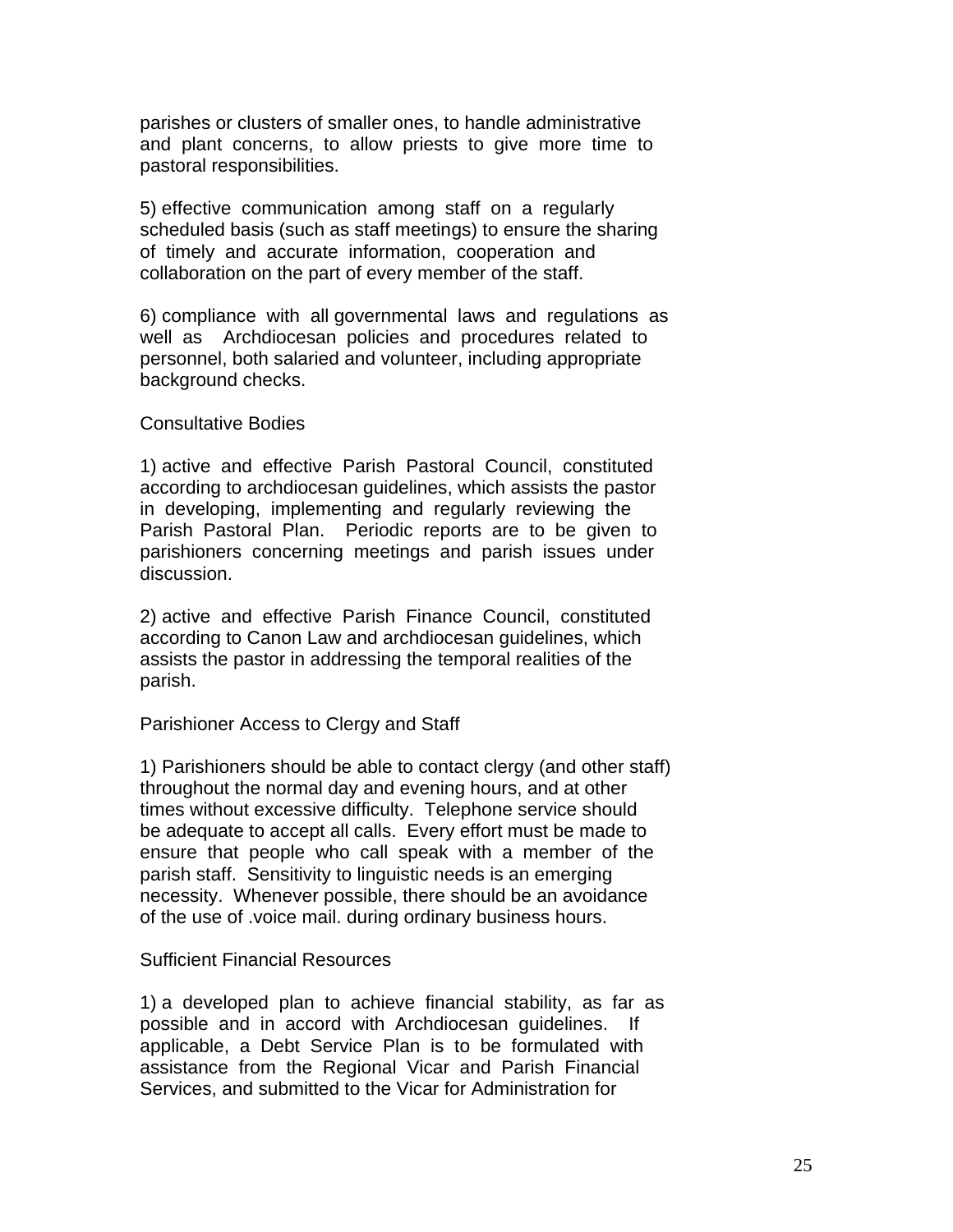approval.

2) an effective program of sacrificial giving (tithing, increased offertory, etc.).

3) a development or endowment committee to assist in parish fund raising needs, establishing of endowments for Catholic Education, Capital Needs, etc.

4) meets financial obligations including those to Archdiocese (assessments, pension funds, health care plans, special collections, etc.).

5) an annual balanced operational budget.

6) an annual parish financial report to the Archdiocese and parishioners.

7) compliance with all governmental laws and regulations as well as Archdiocesan policies and procedures related to proper financial reporting and adherence to proper accounting standards.

Complete and Up-to-Date Information on Registered Parishioners

1) a current census listing of parish membership, as far as possible. (A computer-based Church Office Management software system or card files maintained from the Annual Parish Visitation, updated regularly, are effective means of maintaining accurate census information.)

Active Participation/Cooperation with Neighboring Parishes

1) sufficient representation on the Cluster Pastoral Planning and Implementation Committees.

2) active responsibility, as appropriate, in implementing the various goals of the Cluster Pastoral Plan.

**Archdiocesan Offices which may be of assistance: Various Offices of the Secretariat for Temporal Services, Office for Audit Services, Office for Adult Faith Formation, Office for Worship, Office for Clergy**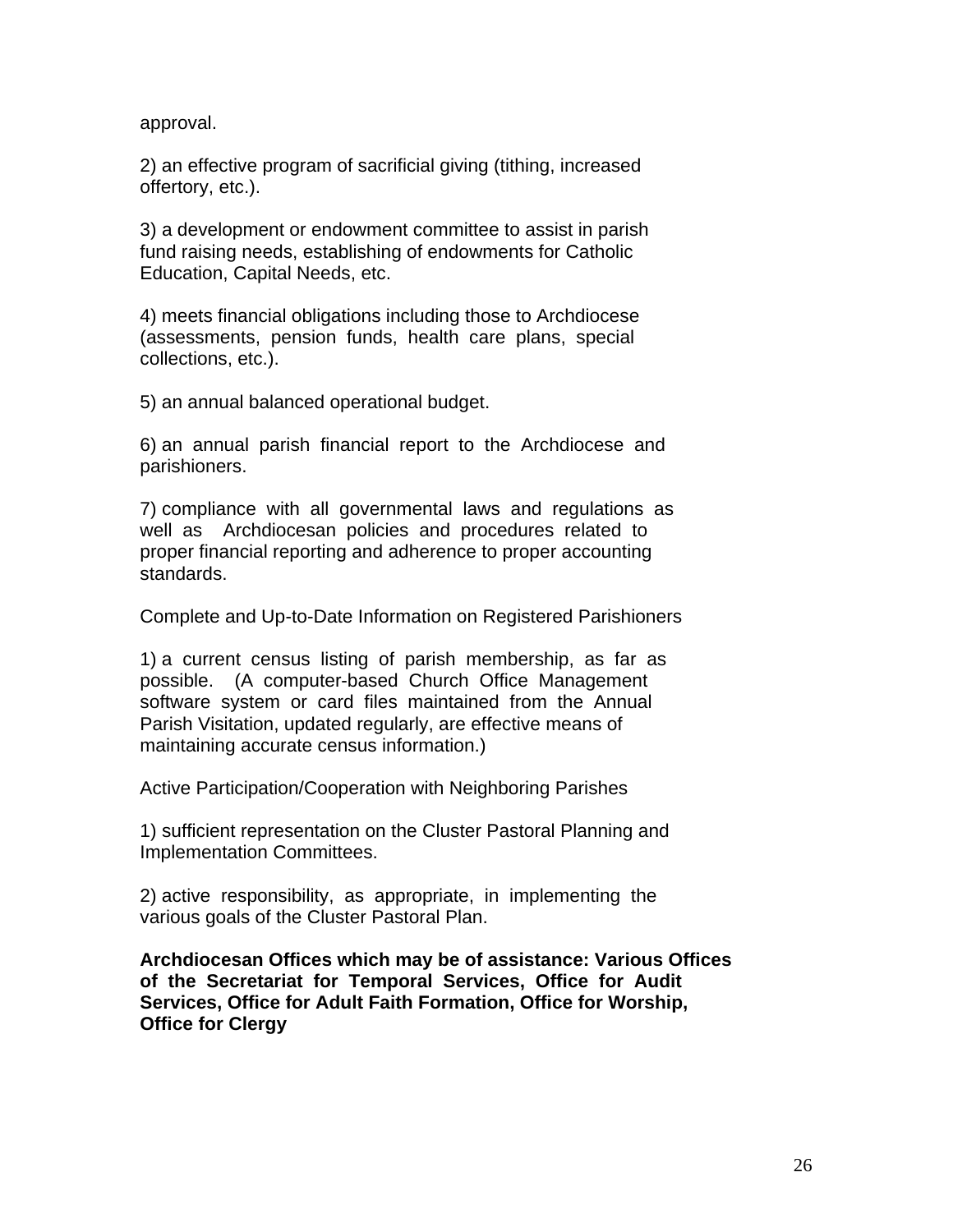# **G. A Gifted Parish, Living Responsibly**

#### *(Stewardship)*

A Christian Steward is *.one who receives God's gifts gratefully, cherishes and tends them in a responsible and accountable manner, shares them in justice and love with others, and returns them with increase to the Lord..* (cf: United States Bishops. Pastoral Letter on Stewardship (November, 1992) . **Stewardship, A Disciple's Response**) The practice of Stewardship as a way of life is a basic ingredient for a flourishing parish faith community. The sense of shared responsibility for all aspects of parish life brings with it the commitment of time, talent and treasure.

*Such a vision of communion is closely linked to the Christian community's ability to make room for all the gifts of the Spirit. The unity of the Church is not uniformity, but an organic blending of legitimate diversities. It is the reality of many members joined in a single body, the one Body of Christ (*cf. 1 Cor 12:12*).*

*Therefore the Church of the Third Millennium will need to encourage all the baptized and confirmed to be aware of their active responsibility in the Church's life. Together with the ordained ministry, other ministries, whether formally instituted or simply recognized, can flourish for the good of the whole community, sustaining it in all its many needs: from catechesis to liturgy, from the education of the young to the widest array of charitable works.* (cf: # 46, Novo Millennio Ineunte)

Stewardship is a common thread linking Worship, Teaching, Christian Community, Christian Service, Evangelization and Leadership. Woven throughout everyday life, Stewardship makes known the mutual responsibility of one parishioner to the other as well as to the entire faith community.

A basic expectation is that members of a vital parish will recognize the parish itself as a gift from God and that parishes have sufficient resources and facilities to support the current work of the parish as well as reasonable plans to expand or modify resources as needed without placing unrealistic expectations on the pastoral leadership and staff, nor undue burden on the parishioners. The pastor, staff and parishioners should not be overly preoccupied with temporal affairs at the expense of the pastoral ministry (cf. *Guided by Faith, 22*). The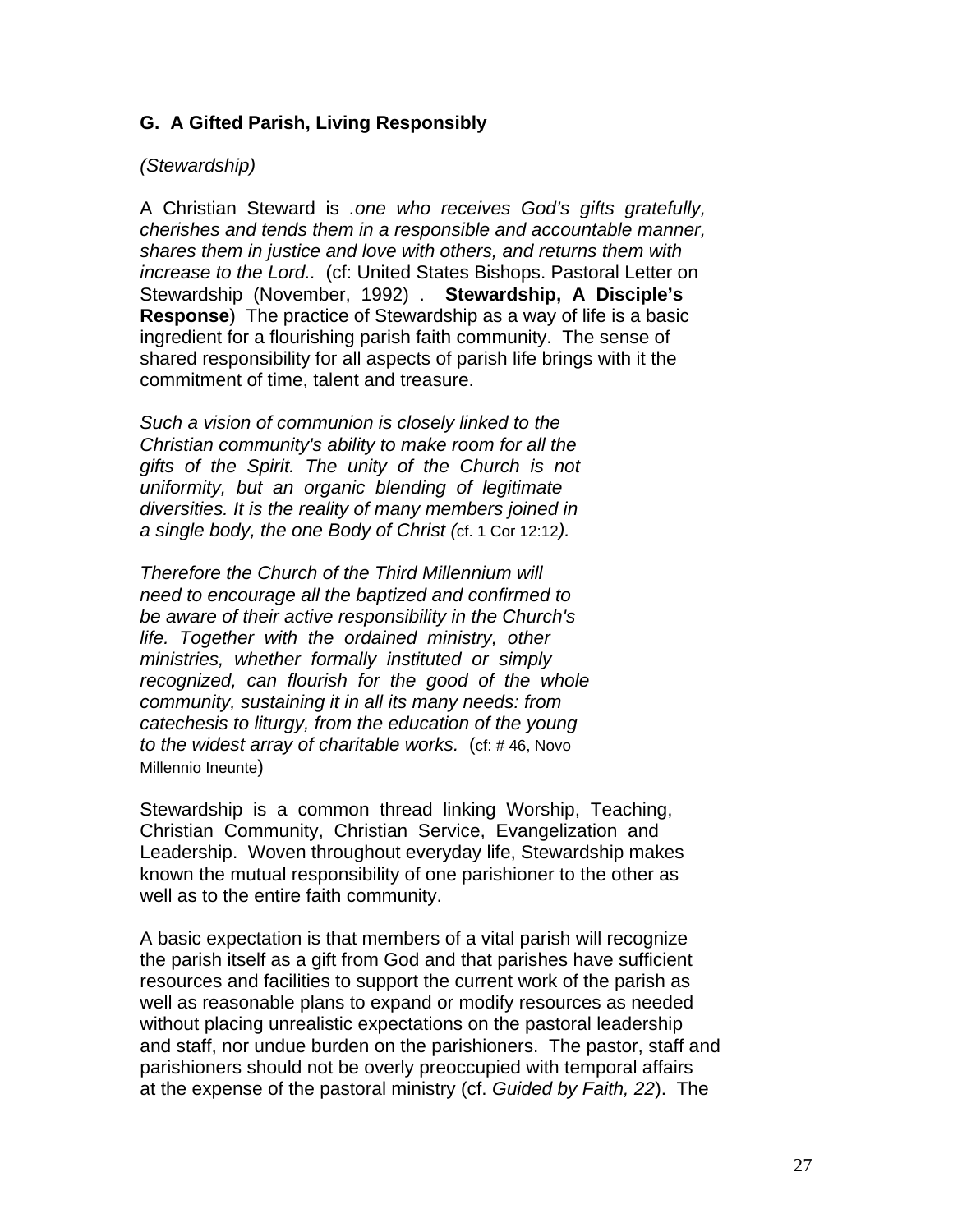parishioners should be sufficiently able and disposed to support the parish with their time, talent and treasure. All should seek to be open in collaborating in ministry with other parishes so that people are served more effectively.

Specific to these basic expectations is that each parish:

1. stress prayer and full participation in the sacramental life of the Church as absolutely fundamental to nurturing the parish's pastoral plan and vision.

2. have strong pastoral leadership of, and support for, the concept of Stewardship as described in the United States Bishop's Pastoral. Pastors who practice Stewardship in their own lives, create interest, by example, among the parishioners.

3. treat its own employees justly regarding salaries and benefits.

4. have a functioning Stewardship Committee with the ability to access both local and national Stewardship Resources.

5. welcome parishioners to growth and conversion in Christ through greater participation in a vibrant parish community.

6. enhance continuous Stewardship formation for parishioners of all ages through educational opportunities and faith-sharing.

7. challenge parishioners to increase personal sacrifices of time, talent and treasure within the parish and the greater community.

8. conduct annual commitment renewals of time, talent and treasure to the parish.

9. sacrificially give a designated portion of its resources for the service of the poor.

10. seek and welcome new lay leaders for service within the parish (and elsewhere) as well as provide, individually or by clusters and archdiocesan programs, appropriate training and formation for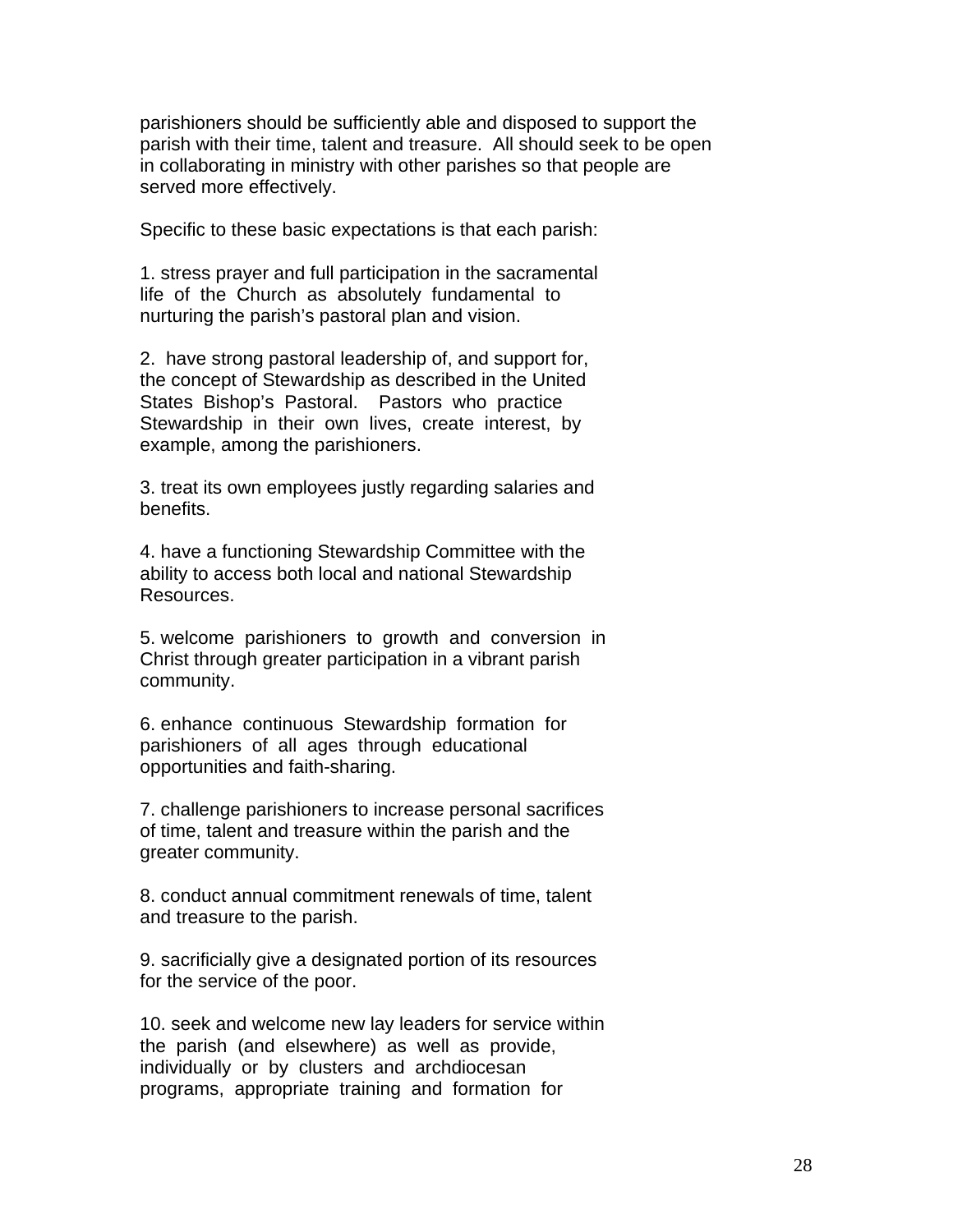them.

11. inform parishioners of the good works being done through the generosity of their commitments.

**Archdiocesan Offices which may be of assistance: Office for Development, Office for Adult Faith Formation, Catholic Social Services . Volunteer and Community Relations**

## **V. Selected Bibliography**

*Canonical Standards for Parishes: A Self-Evaluation Instrument*, Committee Report, Canon Law Society of America, Washington, DC, 2002.

Catechism of the Catholic Church, Second Edition, Libreria Editrice Vaticana

*Christifideles Laici (The Lay Members of Christ's Faithful People)*, Apostolic Exhortation, Pope John Paul II, October 30, 1988

Code of Canon Law, New English Translation, Canon Law Society of America, Washington, DC, 1998 (Canons 528 . 537 especially) Documents from Vatican Council II

*Ecclesia in America (The Church in America)*, Apostolic Exhortation, Pope John Paul II, January 22, 1999

Faithful Citizenship, Civic Responsibility for a New Millennium, United States Catholic Conference of Bishops, November 1999 (First Printing)

Guided By Faith, Guide Book for the People of God in Cluster Pastoral Planning, Archdiocese of Philadelphia, August 1996

*Instruction on Certain Questions Regarding the Collaboration of the Non-ordained Faithful in the Sacred Ministry of Priests* (Vatican Document), United States Catholic Conference, January 1998

*Instruction: The Priest, Pastor and Leader of the Parish Community*, Congregation for Clergy, August 4, 2002

*Novo Millennio Ineunte (At the Beginning of the New Millennium)*, Apostolic Letter, Pope John Paul II, January 6, 2001

*Pastores Dabo Vobis (I Will Give You Shepherds)*, Apostolic